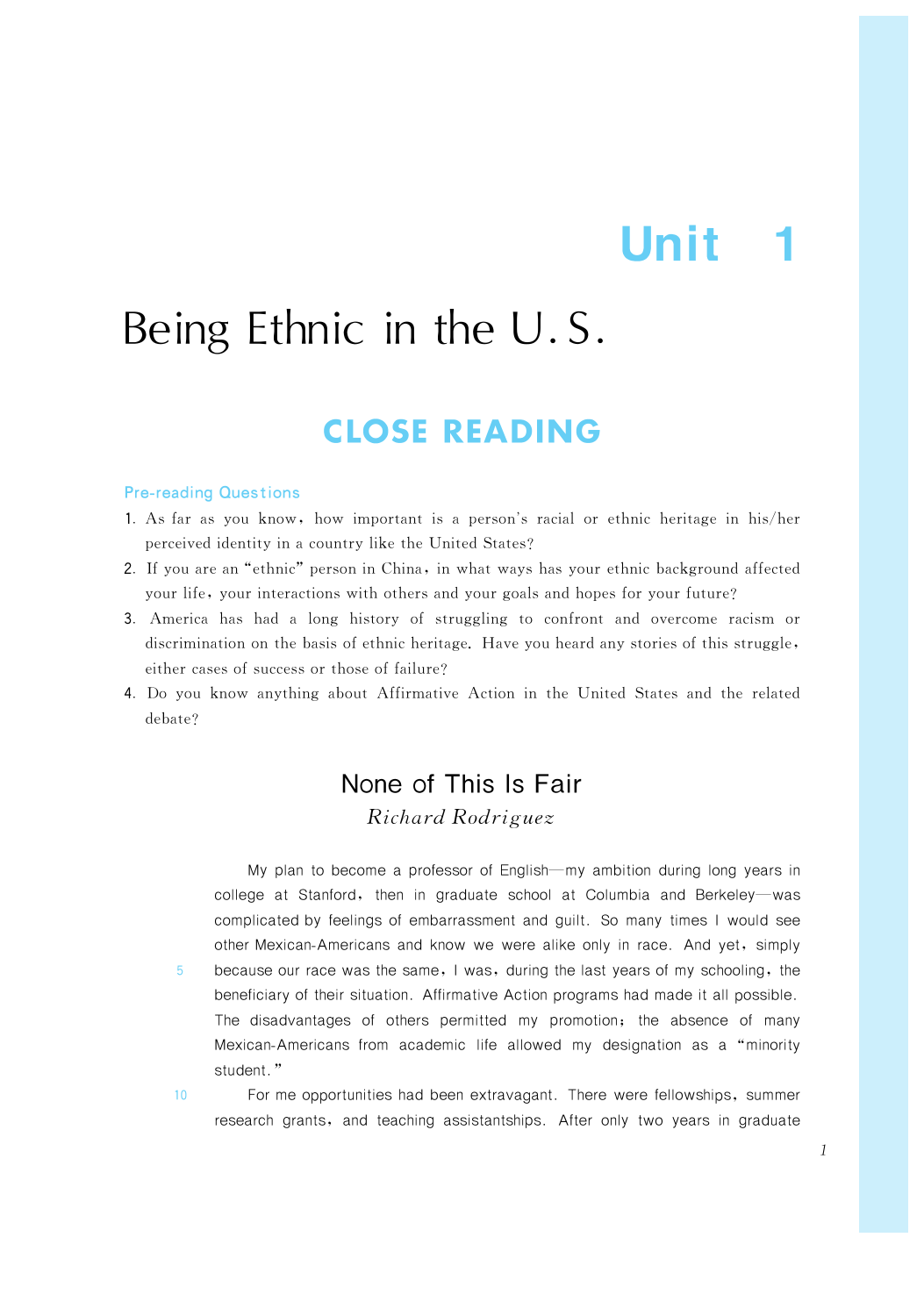school, I was offered teaching jobs by several colleges. Invitations to Washington conferences arrived and I had the chance to travel abroad as a "Mexican-American representative." The benefits were often, however, too gaudy to please. In three

published essays, in conversations with teachers, in letters to politicians and at 15 conferences, I worried the issue of Affirmative Action. Often I proposed contradictory opinions, though consistent was the admission that-because of an early, excellent education—I was no longer a principal victim of racism or any other social oppression. I said that but still I continued to indicate on applications for financial aid that I was a Hispanic-American. It didn't really occur to me to say  $20<sup>°</sup>$ 

anything else, or to leave the question unanswered.

Thus I complied with and encouraged the odd bureaucratic logic of Affirmative Action. I let government officials treat the disadvantaged condition of many Mexican-Americans with my advancement. Each fall my presence was noted by 25 Health, Education, and Welfare Department statisticians. As I pursued advanced literary studies and learned the skill of reading Spenser and Wordsworth and Empson, I would hear myself numbered among the culturally disadvantaged. Still, still, silent, I didn't object.

But the irony cut deep. And guilt would not be evaded by averting my glance when I confronted a face like my own in a crowd. By late 1975, nearing the 30 completion of my graduate studies at Berkeley, I was so wary of the benefits of Affirmative Action that I feared my inevitable success as an applicant for a teaching position. The months of fall—traditionally that time of academic job-searching passed without my applying to a single school. When one of my professors chanced

- 35 to learn this in late November, he was astonished, then furious. He yelled at me: Did I think that because I was a minority student jobs would just come looking for me? What was I thinking? Did I realize that he and several other faculty members had already written letters on my behalf? Was I going to start acting like some other minority students he had known? They struggled for success and then, when it was almost within reach, grew strangely afraid and let it pass. Was that it? Was I 40
- 

determined to fail?

I did not respond to his questions. I didn't want to admit to him, and thus to myself, the reason I delayed.

I merely agreed to write to several schools. (In my letter I wrote: "I cannot claim to represent disadvantaged Mexican-Americans. The very fact that I am in a 45 position to apply for this job should make that clear.") After two or three days, there were telegrams and phone calls, invitations to interviews, then airplane trips. A blur of faces and the murmur of their soft questions. And, over someone's shoulder, I came into sight of campus buildings shadowing pictures I had seen years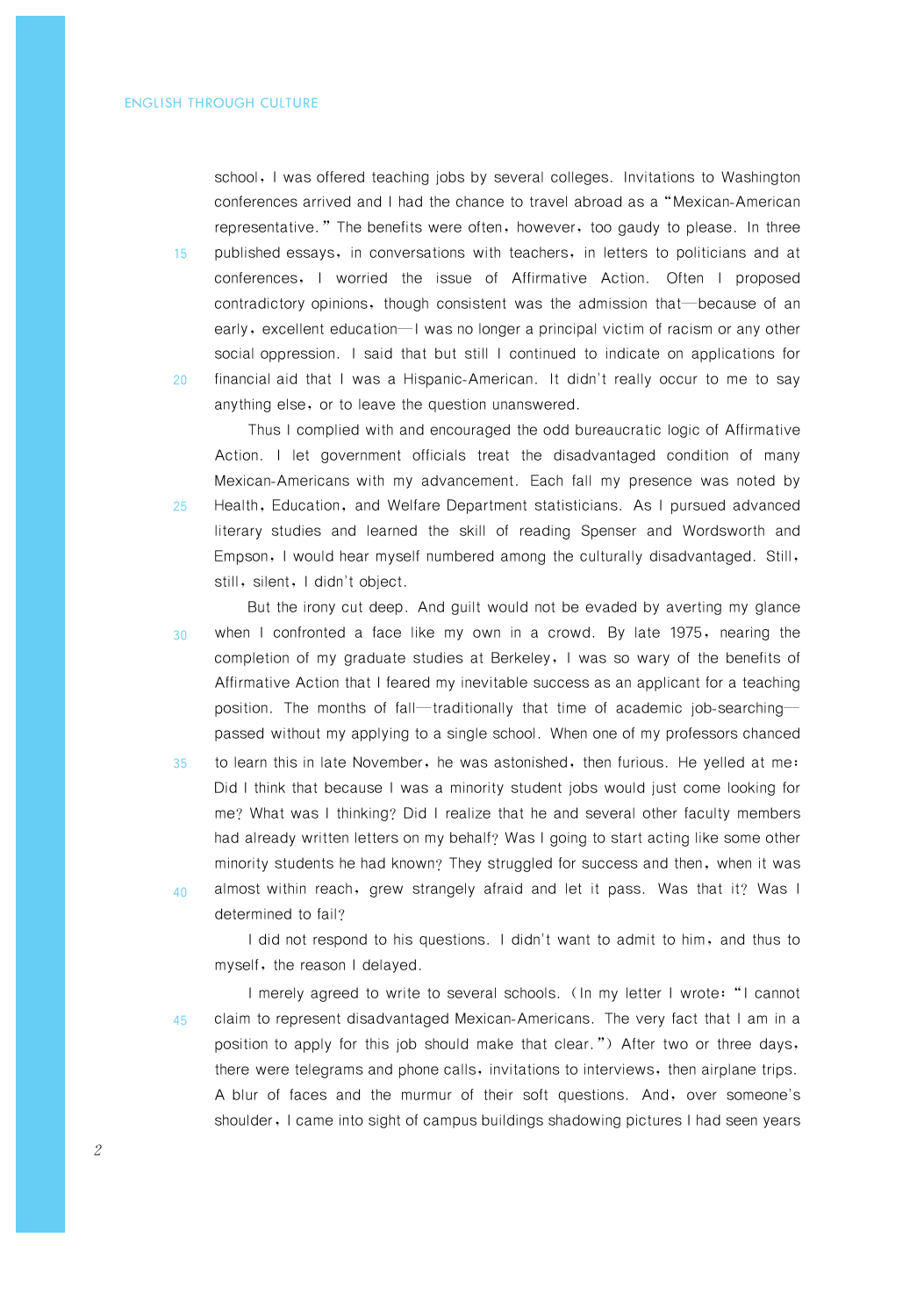before when I leafed through Ivy League catalogs with great expectations. At the  $50$ end of each visit, interviewers would smile and wonder if I had any questions. A few times I quietly wondered what advantage my race had given me over other applicants. But that was an impossible question for them to answer without embarrassing me. Quickly, several persons insisted that my ethnic identity had 55 given me no more than a "foot inside the door;" at most, I had a "slight edge" over other applicants. "We just looked at your dossier with extra care and we like what we saw. There was never any question of having to alter our standards. You can be certain of that."

In the early part of January, offers arrived on stiffly elegant stationery. Most 60 schools promised terms appropriate for any new assistant professor. A few made matters worse—and almost more tempting—by offering more: the use of university housing; an unusually large starting salary; a reduced teaching schedule. As the stack of letters mounted, my hesitation increased. I started calling department chairmen to ask for another week, then 10 more days—"more time to reach a 65 decision"—to avoid the decision I would need to make.

At school, meantime, some students hadn't received a single job offer. One man, probably the best student in the department, did not even get a request for his dossier. He and I met outside a classroom one day and he asked about my opportunities. He seemed happy for me. Faculty members beamed. They said they 70 had expected it. "After all, not many schools are going to pass up getting a Chicano with a Ph.D. in Renaissance literature," somebody said laughing. Friends wanted to know which of the offers I was going to accept. But I couldn't make up my mind. February came and I was running out of time and excuses. (One chairman guessed my delay was a bargaining ploy and increased his offer with each of my 75 calls.) I had to promise a decision by the 10th; the 12th at the very latest.

On the 18th of February, late in the afternoon, I was in the office I shared with several other teaching assistants. Another graduate student was sitting across the room at his desk. When I got up to leave, he looked over to say in an uneventful voice that he had some big news. He had finally decided to accept a position at a faraway university. It was not a job he especially wanted, he admitted. But he had to take it because there hadn't been any other offers. He felt trapped, and depressed, since his job would separate him from his young daughter.

 $80<sub>1</sub>$ 

85

I tried to encourage him by remarking that he was lucky at least to have found a job. So many others hadn't been able to get anything. But before I finished speaking I realized that I had said the wrong thing. And I anticipated his next question.

"What are your plans?" he wanted to know. "Is it true you've gotten an offer from Yale?"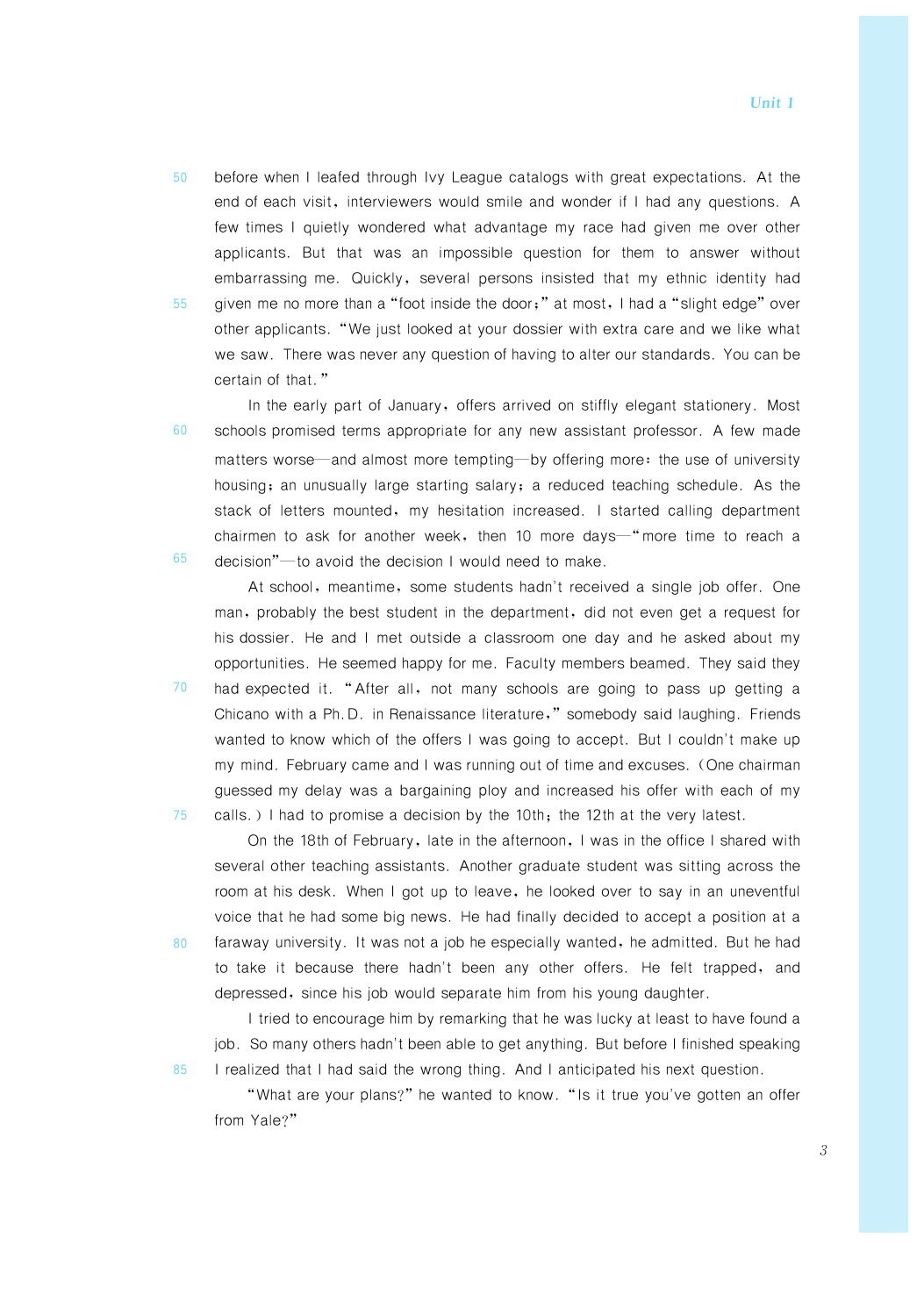I said that it was. "Only, I still haven't made up my mind."

He stared at me as I put on my jacket. And smiling, then unsmiling, he asked if I knew that he too had written to Yale. In his case, however, no one had bothered 90 to acknowledge his letter with even a postcard. What did I think of that?

He gave me no time to answer.

"Damn!" he said sharply and his chair rasped the floor as he pushed himself back. Suddenly, it was to me that he was complaining. "It's just not right, Richard. None of this is fair. You've done some good work, but so have I. I'll bet our records are just about equal. But when we look for jobs this year, it's a different story. You get all of the breaks."

To evade his criticism, I wanted to side with him. I was about to admit the injustice of Affirmative Action. But he went on, his voice hard with accusation. "It's all very simple this year. You're a Chicano. And I am a Jew. That's the only real difference between us."

His words stung me: There was nothing he was telling me that I didn't know. I had admitted everything already. But to hear someone else say these things, and in such an accusing tone, was suddenly hard to take. In a deceptively calm voice, I responded that he had simplified the whole issue. The phrases came like bubbles to the tip of my tongue: "new blood;" "the importance of cultural diversity;" "the goal

of racial integration." These were all the arguments I had proposed several years ago—and had long since abandoned. Of course the offers were unjustifiable. I knew that. All I was saying amounted to a frantic self-defense. I tried to find an end to a sentence. My voice faltered to a stop.

"Yeah, sure," he said. "I've heard all that before. Nothing you say really changes the fact that Affirmative Action is unfair. You see that, don't you? There isn't any way for me to compete with you. Once there were quotas to keep my parents out of certain schools; now there are quotas to get you in and the effect on me is the same as it was for them."

I listened to every word he spoke. But my mind was really on something else. I knew at that moment that I would reject all of the offers. I stood there silently surprised by what an easy conclusion it was. Having prepared for so many years to teach, having trained myself to do nothing else, I had hesitated out of practical fear. But now that it was made, the decision came with relief. I immediately knew I had made the right choice.

My colleague continued talking and I realized that he was simply right. Affirmative Action programs are unfair to white students. But as I listened to him assert his rights, I thought of the seriously disadvantaged. How different they were from white, middle-class students who come armed with the testimony of their

100

105

95

110

115

120

125

 $\overline{4}$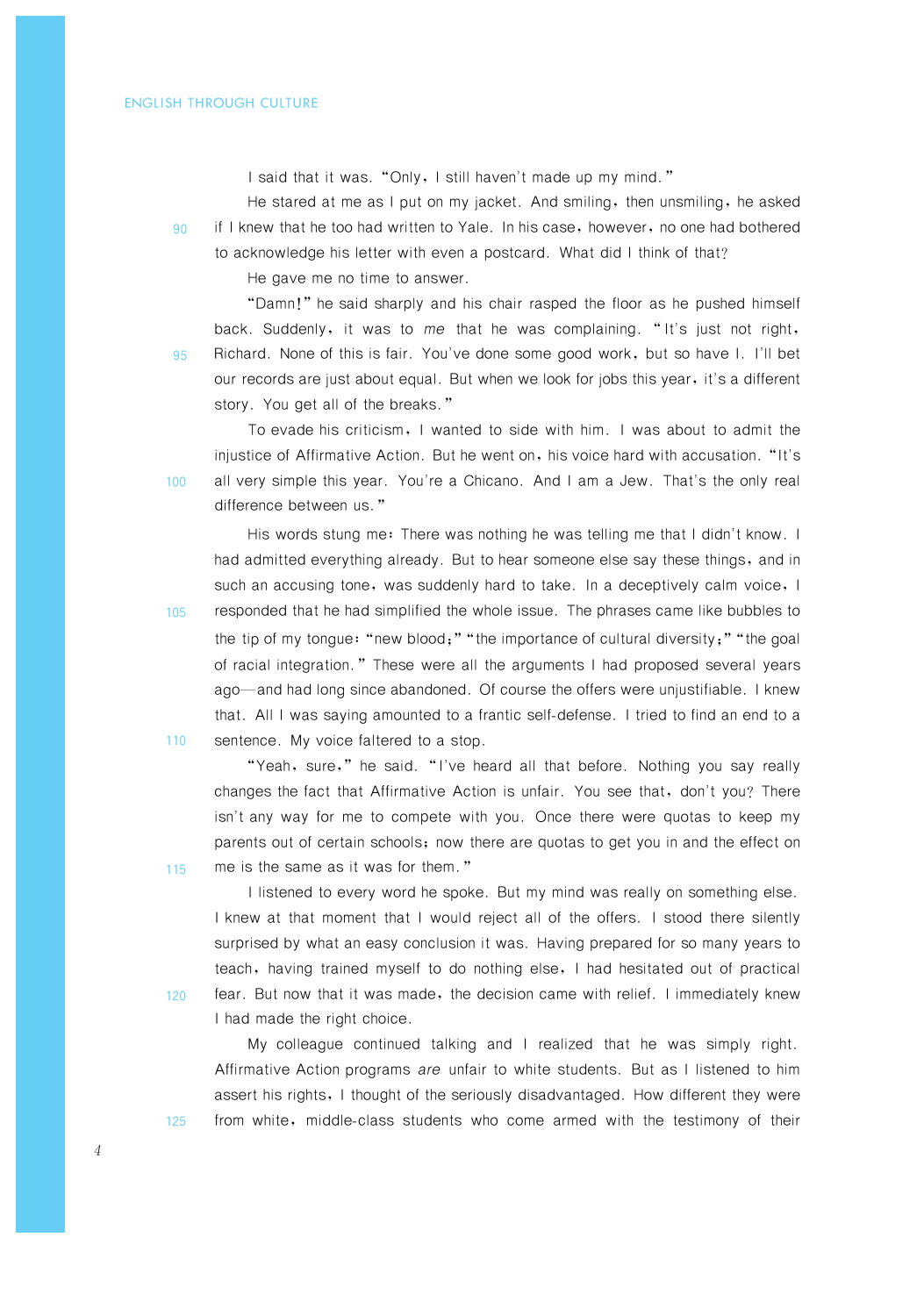grades and aptitude scores and self-confidence to complain about the unequal treatment they now receive. I listen to them. I do not want to be careless about what they say. Their rights are important to protect. But inevitably when I hear them or their lawyers, I think about the most seriously disadvantaged, not simply Mexican-Americans, but of all those who do not ever imagine themselves going to college or becoming doctors: white, black, brown. Always poor. Silent. They are not plaintiffs before the court or against the misdirection of Affirmative Action. They lack the confidence (my confidence!) to assume their right to a good education. They lack the confidence and skills a good primary and secondary education provides and which are prerequisites for informed public life. They remain silent.

135

130

The debate drones on and surrounds them in stillness. They are distant, faraway figures like the boys I have seen peering down from freeway overpasses in some other part of town.

# **Building Vocabulary**

| complicate $(L.3)$   | $\left[$ 'k $p$ mplikeit]                      | vt.         | to make a problem more difficult 使 (某<br>事)复杂化                              |  |  |
|----------------------|------------------------------------------------|-------------|-----------------------------------------------------------------------------|--|--|
| embarrassment (L.3)  | $\lceil$ im bærəsmənt $\rceil$                 | $n$ .       | feeling<br>being<br>ashamed,<br>the<br>of<br>uncomfortable 窘迫, 尴尬           |  |  |
| beneficiary (L. 6)   | $[\phi_{\text{1}}]$ ibeni <sup>t</sup>         | $n$ .       | someone who gets advantages from an<br>action 受益者                           |  |  |
| affirmative $(L, 6)$ | $\lceil$ əˈfɜːmətɪv $\rceil$                   | adj.        | 肯定的, 赞成的                                                                    |  |  |
| designation $(L. 8)$ | $[$ dezig'neisn]                               | $n$ .       | a name or title 头衔                                                          |  |  |
| extravagant (L. 10)  | $\left[$ <sub>Ik</sub> 'strævəgənt $\right]$   | adi.        | (of behavior) uncontrolled, beyond what                                     |  |  |
|                      |                                                |             | is reasonable 奢侈的, 过度的                                                      |  |  |
| gaudy (L. 14)        | $[\n]$ go:di]                                  | adj.        | too bright and looking cheap 华而不实的;<br>俗丽的                                  |  |  |
| comply $(L. 22)$     | $[$ kəm $'$ plaı $]$                           | Vİ.         | to do what one is asked or expected to<br>do 照做, 遵从                         |  |  |
| bureaucratic (L. 22) | $[\,\cdot\,$ bjuarə $'\,$ krætık $\bullet\,$ ] | adj.        | involving a lot of complicated official rules<br>and processes 繁文缛节的, 官僚主义的 |  |  |
| statistician (L. 25) | $\left[\right]$ istæti'sti $\left[\right]$     | $n_{\cdot}$ | 统计学家                                                                        |  |  |
| avert (L. 29)        | $\lceil e^{\dagger}v$ 3:t $\rceil$             | vt.         | to look away 转移目光                                                           |  |  |
| wary (L. 31)         | $[\cdot]$ weəri]                               | adi.        | careful 谨慎的, 小心翼翼的                                                          |  |  |
| blur (L. 48)         | $[b]$ 3:                                       | $n$ .       | an unclear memory of something 模糊的记<br>忆                                    |  |  |
| stiffly (L. 59)      | $[\cdot]$ stifli                               |             | adv. formally, not friendly 生硬地, 拘谨地, 不                                     |  |  |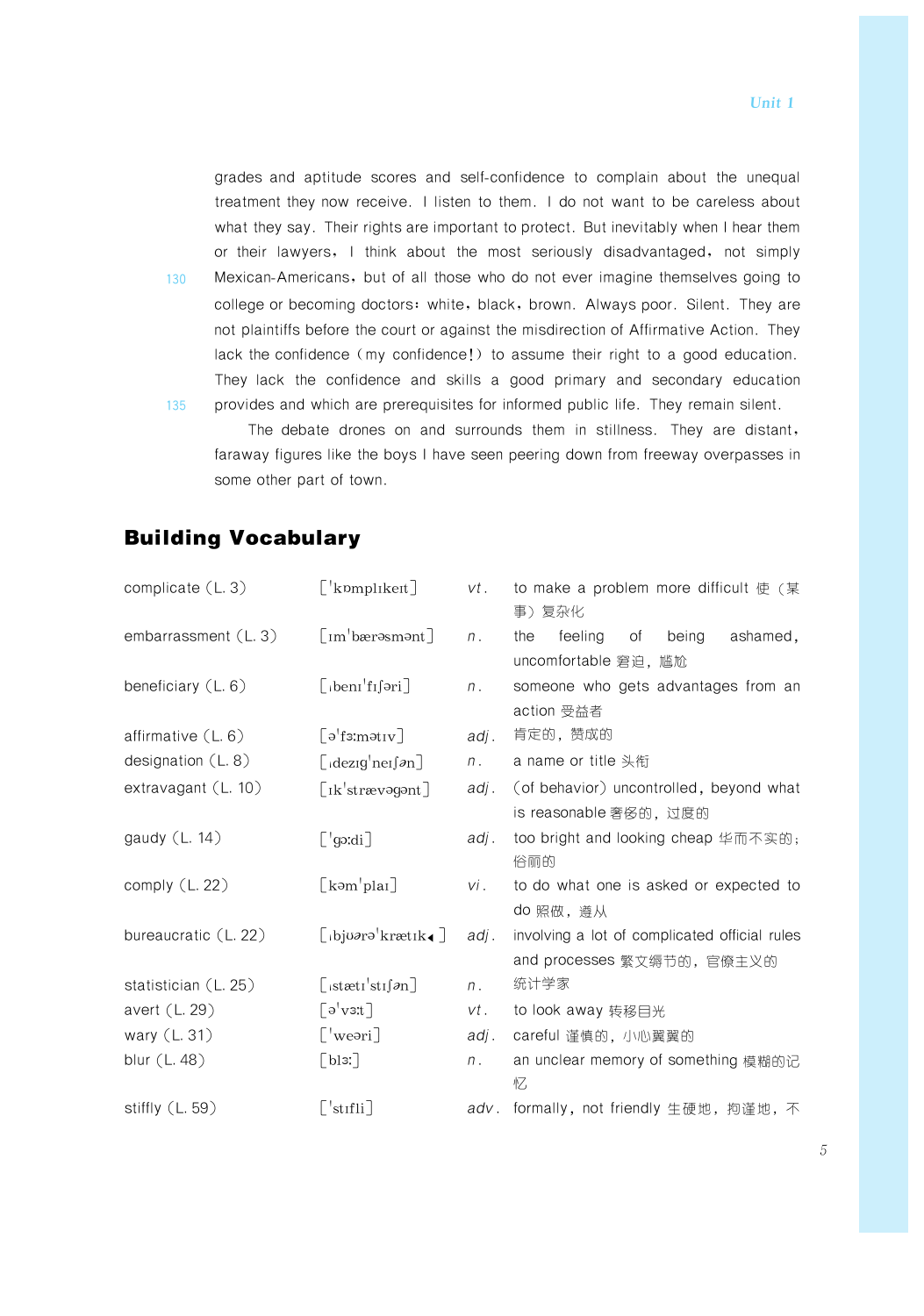# ENGLISH THROUGH CULTURE

|                        |                                                          |              | 友善地                                                                                                         |
|------------------------|----------------------------------------------------------|--------------|-------------------------------------------------------------------------------------------------------------|
| stack $(L. 63)$        | $[$ stæk $]$                                             | $n$ .        | a neat pile 一叠, 一堆                                                                                          |
| ploy (L. 74)           | [pləl]                                                   | η.           | a clever method of getting an advantage<br>策略                                                               |
| anticipate (L. 85)     | $[$ æn'tisipeit]                                         | $V\!t$ .     | to expect that something will happen and<br>be ready for it 预料                                              |
| acknowledge (L. 91)    | [ək'nvltd3]                                              | vt.          | to say that the message has been<br>received 告知收到                                                           |
| rasp (L. 93)           | $[\text{r}$ a:sp]                                        | vt.          | to make a rough unpleasant sound 发出刺<br>耳声                                                                  |
| accusation (L. 99)     | $[\Box \text{æk}j\sigma\prime\text{zen}\text{J}a\sigma]$ | η.           | a statement saying that someone is guilty<br>of a crime or of doing something wrong 谴<br>责,控告               |
| simplify (L. 105)      | $[$ 'simplifai]                                          | $Vt$ .       | make something<br>easier<br>less<br>to<br>or<br>complicated 简化                                              |
| diversity (L. 106)     | $\lceil \text{dai} \, \text{vs:} \, \text{sti} \rceil$   | η.           | variety 多样性                                                                                                 |
| integration (L. 107)   | $[$ inti'greisn]                                         | п.           | the process of getting people of different<br>races to live and work together instead<br>of separately 种族融合 |
| unjustifiable (L. 108) | $[An'dzAstifa$ ialahal]                                  | adj.         | completely wrong and unacceptable 不合<br>理的;不能接受的                                                            |
| falter (L. 110)        |                                                          | $Vi$ .       | become<br>weaker<br>and<br>unable<br>to<br>to<br>continue in an effective way 支吾, 颤抖,<br>结巴                 |
| quota (L. 113)         | $\left[$ 'kwə $\sigma$ tə $\right]$                      | $n$ .        | an officially required or specified number<br>(amount) of something 限额                                      |
| testimony (L. 125)     | $[$ 'testimani]                                          | $n$ .        | a fact that shows something very clearly<br>证据                                                              |
| aptitude (L. 126)      | $[$ 'æptɪtjuːd]                                          | п.           | natural ability in learning 天资, 能力                                                                          |
| plaintiff (L. 132)     | $[\ ]$ pleintif]                                         | п.           | someone who brings a legal<br>action<br>against someone in a court of law 原告                                |
| prerequisite (L. 135)  | $[pri']$ rekwizit]                                       | п.           | something one must have before he can<br>be allowed to do something else 先决条件                               |
| drone (L. 136)         | [drəon]                                                  | $V\dot{I}$ . | to speak in a boring way for a long time<br>低沉单调地说                                                          |
| Chicano (L. 71)        | $[$ tfr'ka:nəv]                                          | п.           | a US citizen who was born in Mexico or<br>whose family came from Mexico 墨西哥裔<br>美国人                         |
| Renaissance (L. 71)    | $\lceil r \rceil$ neis $\partial$ ns]                    | п.           | (欧洲 14至17世纪的)文艺复兴(时期)                                                                                       |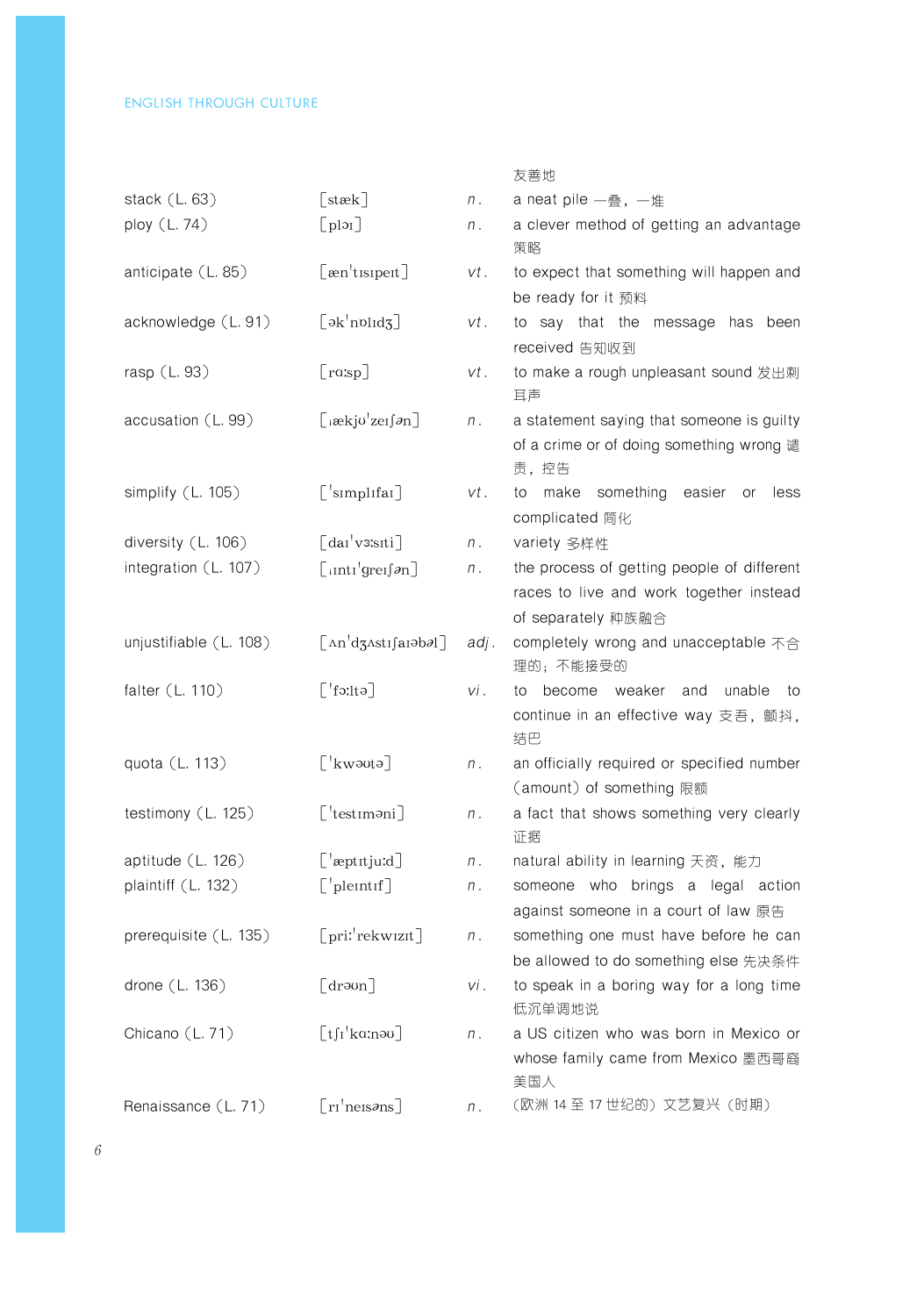# **Culturally Speaking**

### I. What is Affirmative Action?

Affirmative Action refers to policies in the United States that aim at increasing the numbers of people from certain social groups in such areas as employment, education, business, and government. These groups include women and such minorities as African Americans, Asian Americans, Hispanic Americans, American Indians, disabled people, and veterans. Affirmative Action is generally intended to benefit groups that have historically suffered from discrimination and as a result are socially and economically less privileged and politically under-represented.

Different Affirmative Action programs have different features. Some seek only to remove barriers so that all people may compete equally. Others use numerical goals called *quotas* to ensure that women or minorities are included in pre-set proportions. Programs using quotas may prefer members of certain groups.

### II. Affirmative Action: history and debate

John F. Kennedy was a President who was in favor of correcting certain historical wrongs done to certain groups and he supported the multicultural vision of American culture. Kennedy first used the term "affirmative action" in an order issued in 1961 with regard to Federal contracts. That and other early federal orders required businesses with U.S. government contracts to treat their employees without regard to race, ethnic origin, religion, or gender. Later, the government asked these businesses to consider the race and gender of their employees to ensure that the mix of people on their staffs reflected the mix in the local work force. Also, a fixed share of federal contracts were set aside for businesses owned by women or minorities. Many state and local governments, as well as numerous businesses and schools, created their own Affirmative Action programs. Because of Affirmative Action, students from some minority group increased proportionally in some top-ranking universities. (Asian American students do not generally benefit from such programs because their numbers are proportionally higher.) The general economical inequality in the United States is such that, proportionally, students from some groups (e.g. African Americans) are still conspicuously fewer in such top schools today.

Controversy over Affirmative Action has been heated since the 1970s. People disagree about how to achieve the goal of nondiscrimination. Some claim temporary preferences are necessary to achieve equality. Others believe quotas and other Affirmative Action policies unfairly affect the right of individuals to be treated according to their abilities. People also disagree about which groups are entitled to Affirmative Action and for how long.

In 1995, the United States Supreme Court ruled that a federal program requiring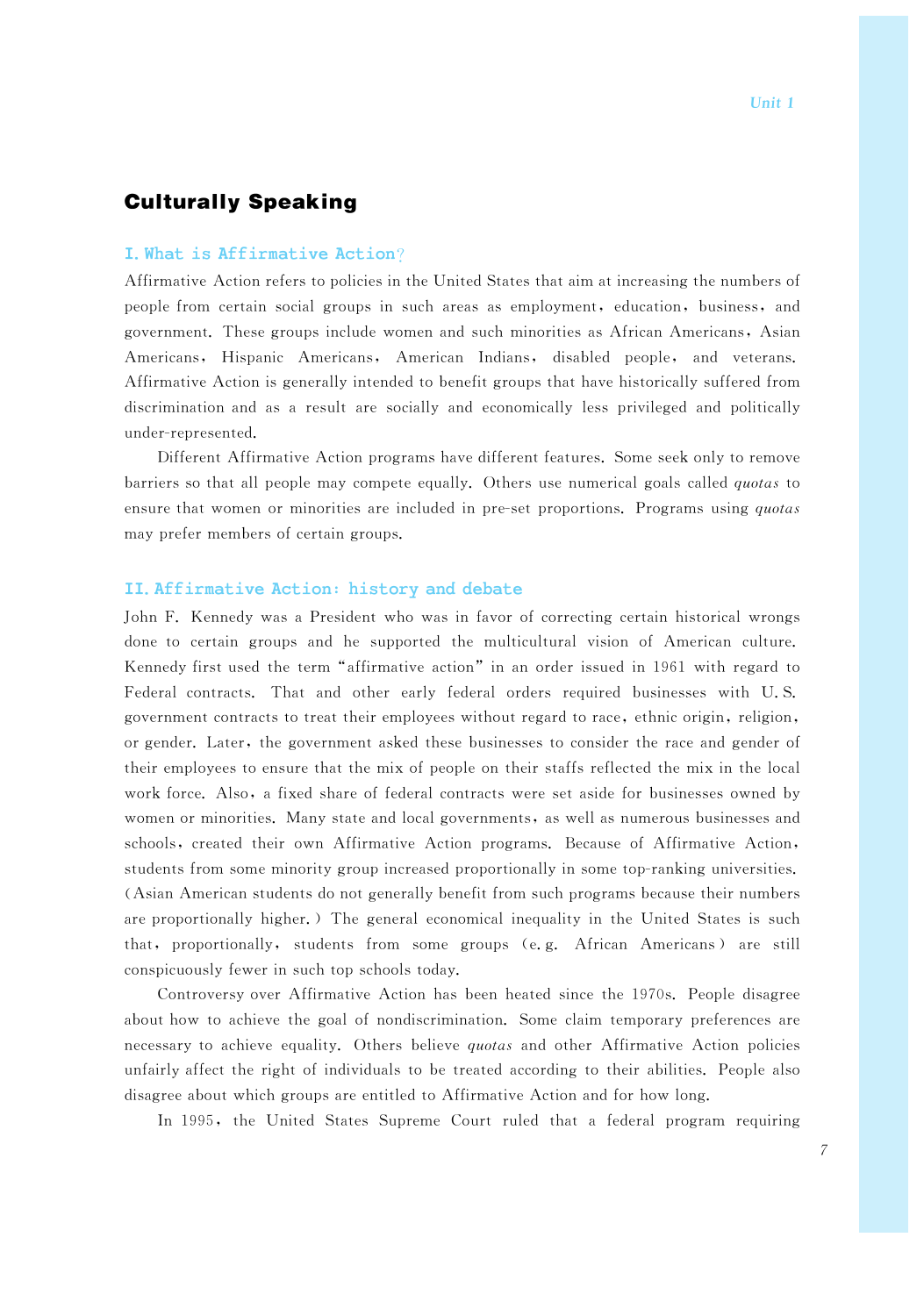#### ENGLISH THROUGH CULTURE

preference based on a person's race is unconstitutional unless the preference is designed to make up for specific instances of past discrimination. This meant that Affirmative Action could no longer be used to counteract racial discrimination by society as a whole, but must be aimed at eliminating specific problems.

In 1996, voters in California approved Proposition 209, which banned the use of racial or gender preferences in public hiring, contracting, and education. Voters in Washington state approved a similar measure, Initiative 200, in 1998. At some universities where Affirmative Action has been abolished, new admissions policies have been established to ensure diversity. Some university systems now use a percentage formula based on high-school class ranking.

In 2003, two white students applying for the Law School at Michigan University were not admitted and they filed a lawsuit against Michigan University. George W. Bush, whose social agenda is generally conservative, supported the lawsuit which was brought to the Supreme Court for debate. A nationwide debate about Affirmative Action started again in the midst of the Anglo-American War with Iraq.

#### III. Affirmative Action and Richard Rodriguez

It is clear from the above that Affirmative Action is not innocent of those important philosophical and political differences about what American society or culture should be. Generally speaking, those who favor it are often mindful of the history and current conditions of racial and gender inequality. Although some people may have unfairly benefited from Affirmative Action, African Americans and other groups still remain as the under-privileged in American society. For more information in this respect, refer to "2002 Human Rights Records in the United States" issued by China's State Council.

Richard Rodriguez is a controversial writer on the question of Affirmative Action and other questions related to ethnicity in the United States. His argument in the essay is quite convincing primarily because he conveys, so effectively, his sense of guilt. However, one can argue that his sense of guilt is perhaps too personal and thus lacks a sound understanding of the larger picture of racial inequalities in the United States. After all, Hispanic-American students are, proportionally speaking, not adequately represented in the top colleges; many of the Hispanic students have not had the educational benefits at elementary and secondary schools like Rodriguez has and therefore may need the benefits of Affirmative Action. Indeed, it is ironic that his sense of guilt may be used as an argument against people who need Affirmative Action.

For a powerful counter-argument, please read the essay by Reverend Jesse Jackson (a civil rights leader), "Why Blacks Need Affirmative Action," included in Writing Activities for this Unit.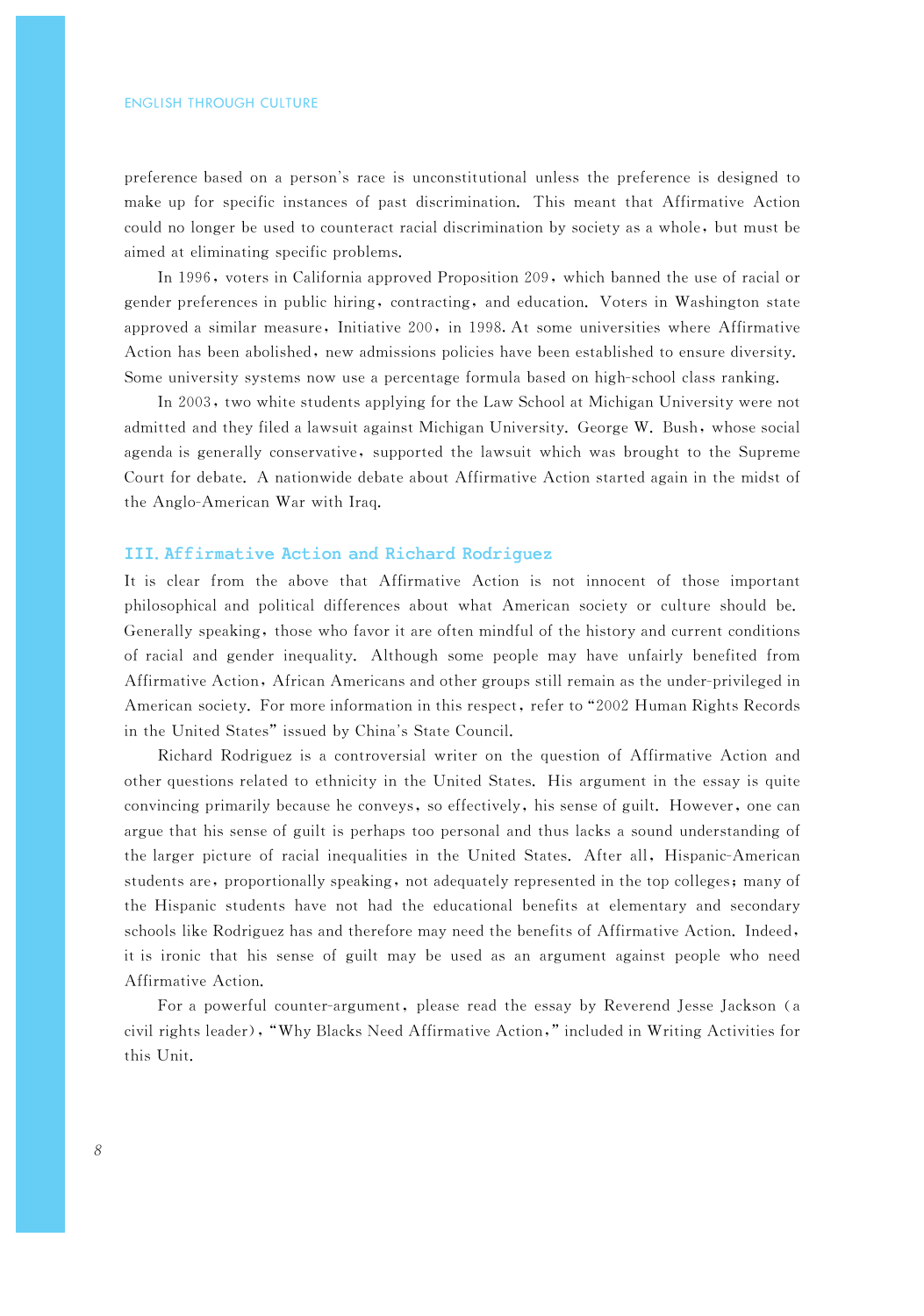#### IV. Spenser, Wordsworth, Empson, and so on

It is easy to infer from the essay that Rodriguez got his Ph. D. from University of California at Berkeley and he was trained in the English Department as a specialist in English literature in the Renaissance. The pursuit of a doctoral degree in English is considered a pursuit reserved for the socially privileged (who can afford such an education) and intellectually elite (who are well read and can think metaphysically); such a pursuit thus seems rare among minority students who often do not have the financial and social support needed to go so far.

Like all the doctoral candidates pursuing such a degree, Rodriguez had to read widely, not only in Renaissance but also in many other historical periods and fields. The three names—Spenser, Wordsworth and Empson—are only a hint at the broad range of Rodriguez's readings at graduate school.

Edmund Spenser (1552?-1599) was a great poet in the English Renaissance. His epic poem, The Faerie Queene, is a masterpiece of English literature. William Wordsworth (1770-1850) was a major English Romantic poet. William Empson (1906-1984) was a distinguished English poet and an important modern literary critic. Along with I. A. Richards, one of his teachers at Cambridge University, and several other critics in the mid 1920s, Empson promoted the importance of systematic textual analysis in criticism. His approach influenced the development of a later critical movement in the United States called New Criticism.

# **Questions for Group Discussion**

#### I. Reading Comprehension

- 1. How was Richard Rodriguez's plan to become a professor of English complicated?
- 2. What kinds of opportunity came his way during his last years of college?
- 3. Why is it that he realized he was no longer a principal victim of racial oppression?
- 4. Why did he still indicate in his applications for financial aid that he was Hispanic-American?
- 5. What was his status when he attended college?
- 6. Why didn't he make any effort in hunting for a job in the fall of his last year at Berkeley?
- 7. What did the professor say when he found out about his inaction?
- 8. Why didn't Rodriguez respond to the professor's questions?
- 9. What happened after he sent out a few application letters?
- 10. How did some of the interviewers explain the advantage he had over other applicants?
- 11. Why did he hesitate when more and more job offers came?
- 12. What was the gist of his conversation with a Jewish teaching assistant in the office one afternoon? How did that affect his attitude toward Affirmative Action programs?
- 13. What seemed to have hurt him most during the conversation?
- 14. What did he decide to do at the end of the conversation?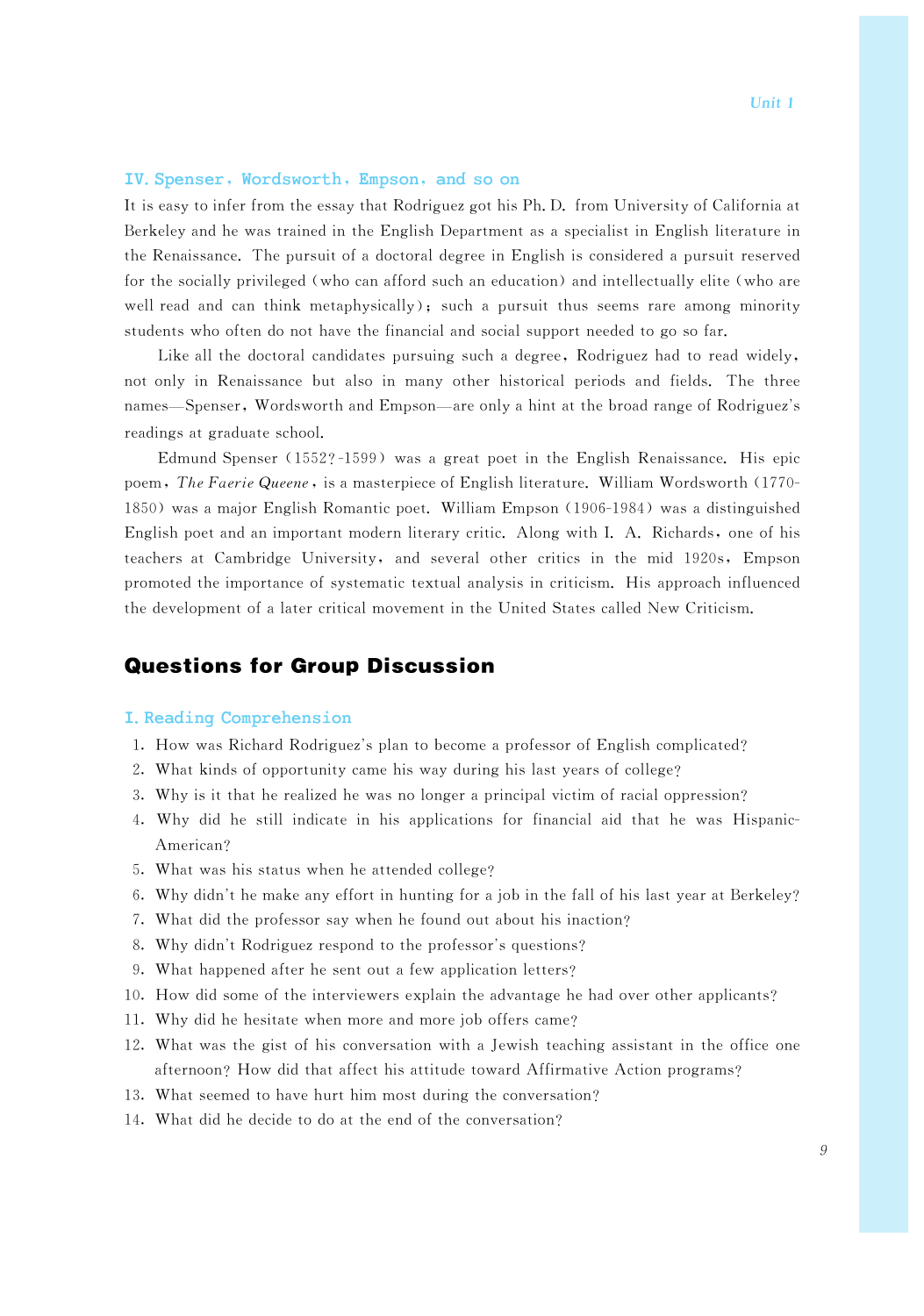- 15. Why was that a huge decision?
- 16. What seems to worry Rodriguez most with regard to Affirmative Action?

### II. Further Discussion

- 1. In the fourth paragraph, Rodriguez makes reference to the "irony" of the situation. How was it ironic?
- 2. Why did Rodriguez decide to reject all the job offers?
- 3. How could Affirmative Action programs reach or change the lives of those who are really seriously disadvantaged? Please read "Culturally Speaking" for an adequate answer to this question.

# Exercises

# I. Paraphrase the underlined words or expressions in each sentence.

- 1. So many times I would see other Mexican-Americans and know we were alike only in race.
- 2. And yet, simply because our race was the same, I was, during the last years of my schooling, the beneficiary of their situation.
- 3. The disadvantages of others permitted my promotion.
- 4. The absence of many Mexican-Americans from academic life allowed my designation as a "minority student."
- 5. The benefits were often, however, too gaudy to please.
- 6. Thus I complied with and encouraged the odd bureaucratic logic of Affirmative Action.
- 7. I let government officials treat the disadvantaged condition of many Mexican-Americans with my advancement.
- 8. But the irony cut deep.
- 9. The very fact that I am in a position to apply for this job should make that clear.
- 10. And, over someone's shoulder, I came into sight of campus buildings shadowing pictures Ihad seen years before when I leafed through Ivy League catalogs with great expectations.
- 11. After all, not many schools are going to pass up getting a Chicano with a Ph.D. in Renaissance literature.
- 12. You get all of the breaks.
- 13. The phrases came like bubbles to the tip of my tongue.
- 14. How different they were from white, middle-class students who come armed with the testimony of their grades and aptitude scores and self-confidence to complain about the unequal treatment they now receive.
- 15. They lack the confidence and skills a good primary and secondary education provides and which are prerequisites for informed public life.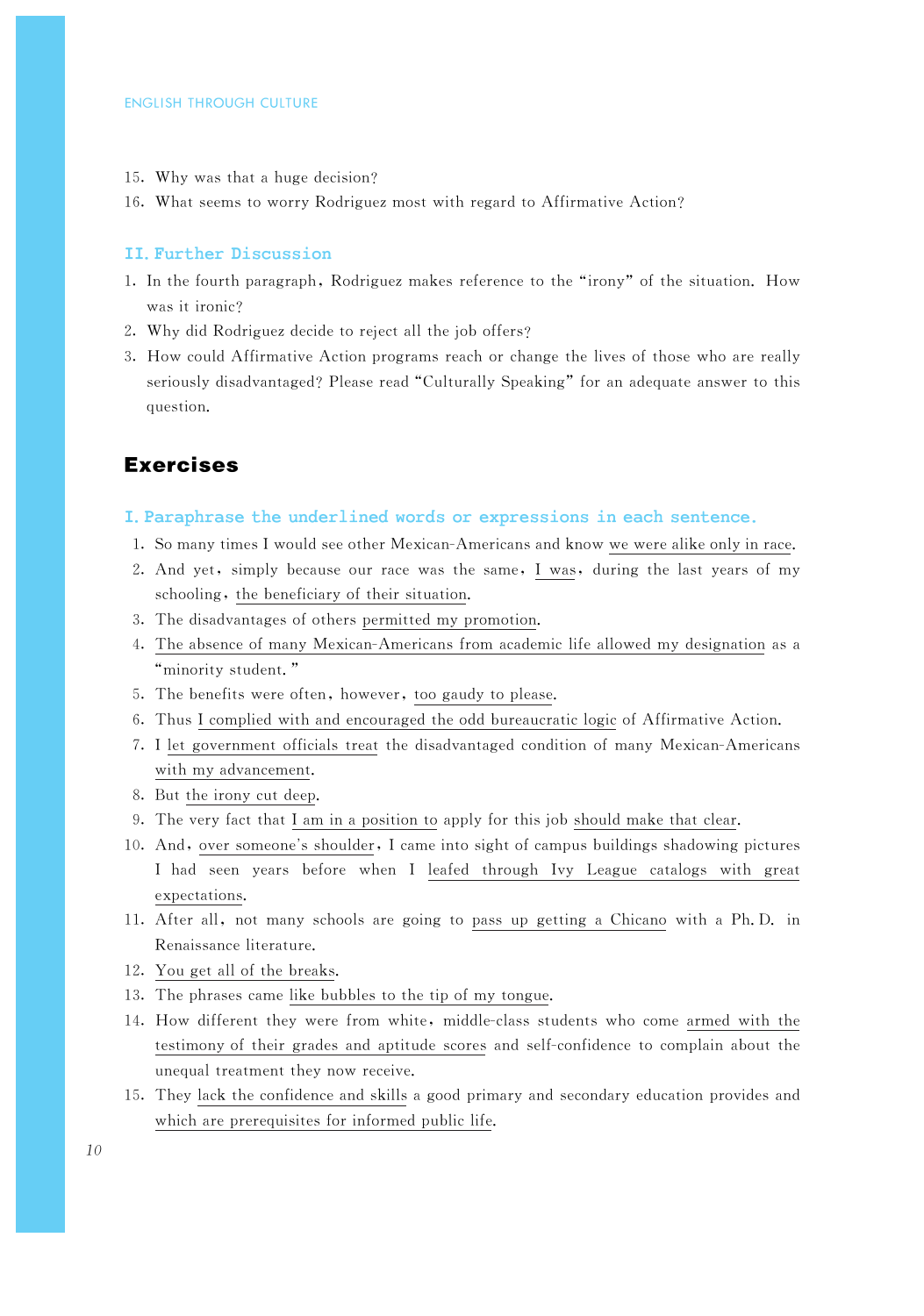#### 16. The debate drones on and surrounds them in stillness.

- II. Rewrite the following sentences, making use of the words or expressions in parentheses.
- 1. It so happened that he still remembered his uncle's home phone number when he finally arrived in Shanghai, hungry and penniless. (to chance to do something)
- 2. She began by addressing both parties at the meeting with a welcoming remark, which suited the occasion, considering that it was the first meeting between these rival companies. (appropriate for)
- 3. They tried to avoid mentioning her son by constantly directing the conversation to something else. (to evade)
- 4. He knew that she was speaking ill of him behind his back, but decided to restrain his anger since she was still the boss. (let something pass)
- 5. His parents were furious with him when he let go of the opportunity of furthering his education abroad. (to pass up)
- 6. There are so many applicants for the few available positions that the company does not even inform the applicants that their applications have been received. (not to bother)
- III.Replace the underlined with synonymous words or expressions. Modify the sentence structure if needed.
- 1. My plan to become a professor of English was complicated by feelings of embarrassment and guilt.
- 2. For me opportunities had been extravagant.
- 3. ... though consistent was the admission that I was no longer a principal victim of racism or any other social oppression.
- 4. As I pursued advanced literary studies and learned the skill of reading Spenser and Wordsworth and Empson,I would hear myself numbered among the culturally disadvantaged.
- 5. And guilt would not be evaded by averting my glance when I confronted a face like my own in a crowd.
- 6. They struggled for success and then, when it was almost within reach, grew strangely afraid and let it pass.
- 7. Most schools promised terms appropriate for any new assistant professor.
- 8. As the stack of letters mounted, my hesitation increased.
- 9. Faculty members beamed.
- 10. February came and I was running out of time and excuses.
- 11. One chairman guessed my delay was a bargaining ploy and increased his offer with each of mycalls.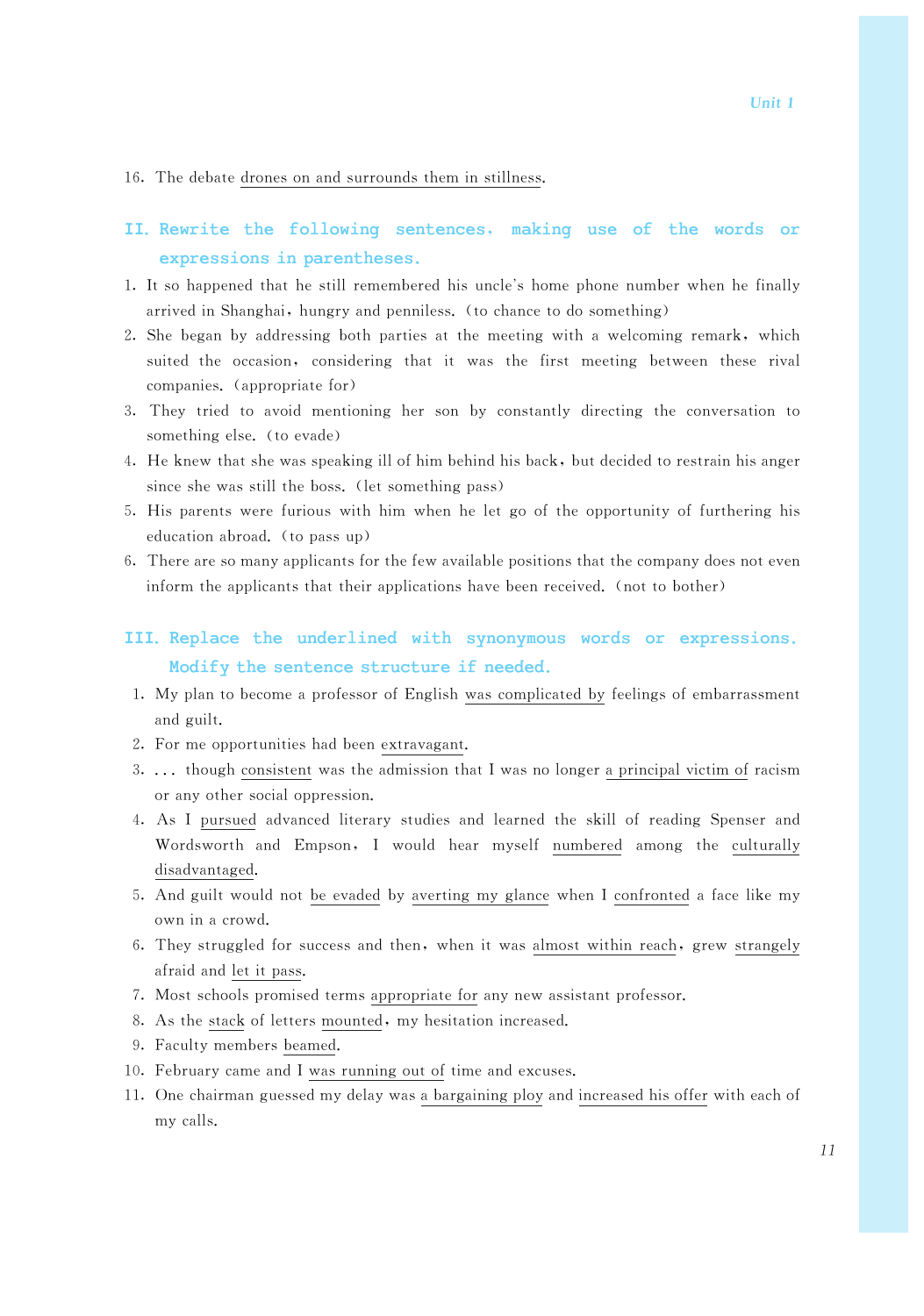12. And I anticipated his next question.

13. In his case, however, no one had bothered to acknowledge his letter with even a postcard.

14. To evade his criticism, I wanted to side with him.

15. In a deceptively calm voice, I responded that he had simplified the whole issue.

16. All I was saying amounted to a frantic self-defense.

17. But my mind was really on something else.

18. But as I listened to him assert his rights, I thought of the seriously disadvantaged.

# IV. Choose the best answer (from a, b, c and d) to complete each of the following blanks.

I recently heard a man from West Africa 1 some memories of his childhood. He was 2 Muslim, but when he was a young man, he found himself deeply 3 to Christianity. He struggled against his inner impulse for years, 4 to avoid the church yet feeling pushed to return to it again and again. "I would have done *anything* to avoid the change," he said. At last he became Christian. 5 he was afraid to go home, 6 that he would not be accepted. The fear was groundless, he discovered, when at last he  $\frac{7}{2}$  —he had separated himself, but his family and friends (all Muslim) had not 8 themselves from him.

The man, who is now a professor of religion, said that in the Africa he knew as a child and a young man, pluralism was embraced 9 than feared. There was "a kind of tolerance that did not  $10$  your particularity," he said.

| 1. $(a)$ discover | $(b)$ recount | $(c)$ share     | $(d)$ tell    |
|-------------------|---------------|-----------------|---------------|
| 2. (a) born       | (b) given     | $(c)$ named     | (d) raised    |
| 3. (a) attached   | (b) close     | (c) connected   | $(d)$ drawn   |
| 4. (a) attempt    | (b) hoping    | (c) intend      | (d) trying    |
| 5. (a) Afterward  | $(b)$ So      | $(c)$ Now       | $(d)$ Thus    |
| $6.$ (a) afraid   | (b) fearing   | (c) frightening | $(d)$ hoping  |
| 7. $(a)$ did      | $(b)$ left    | $(c)$ returned  | $(d)$ went    |
| 8. (a) attached   | (b) denied    | (c) deprived    | (d) separated |
| 9. $(a)$ less     | $(b)$ more    | $(c)$ rather    | $(d)$ would   |
| 10. (a) $accept$  | $(b)$ admit   | $(c)$ deny      | $(d)$ refuse  |
|                   |               |                 |               |

### V. Make a sentence with each of the following expressions.

- 1. to be wary of
- 2. on someone's behalf
- 3. to be in a position to do something
- 4. to have a slight edge over
- 5. to amount to
- 6. to imagine oneself doing something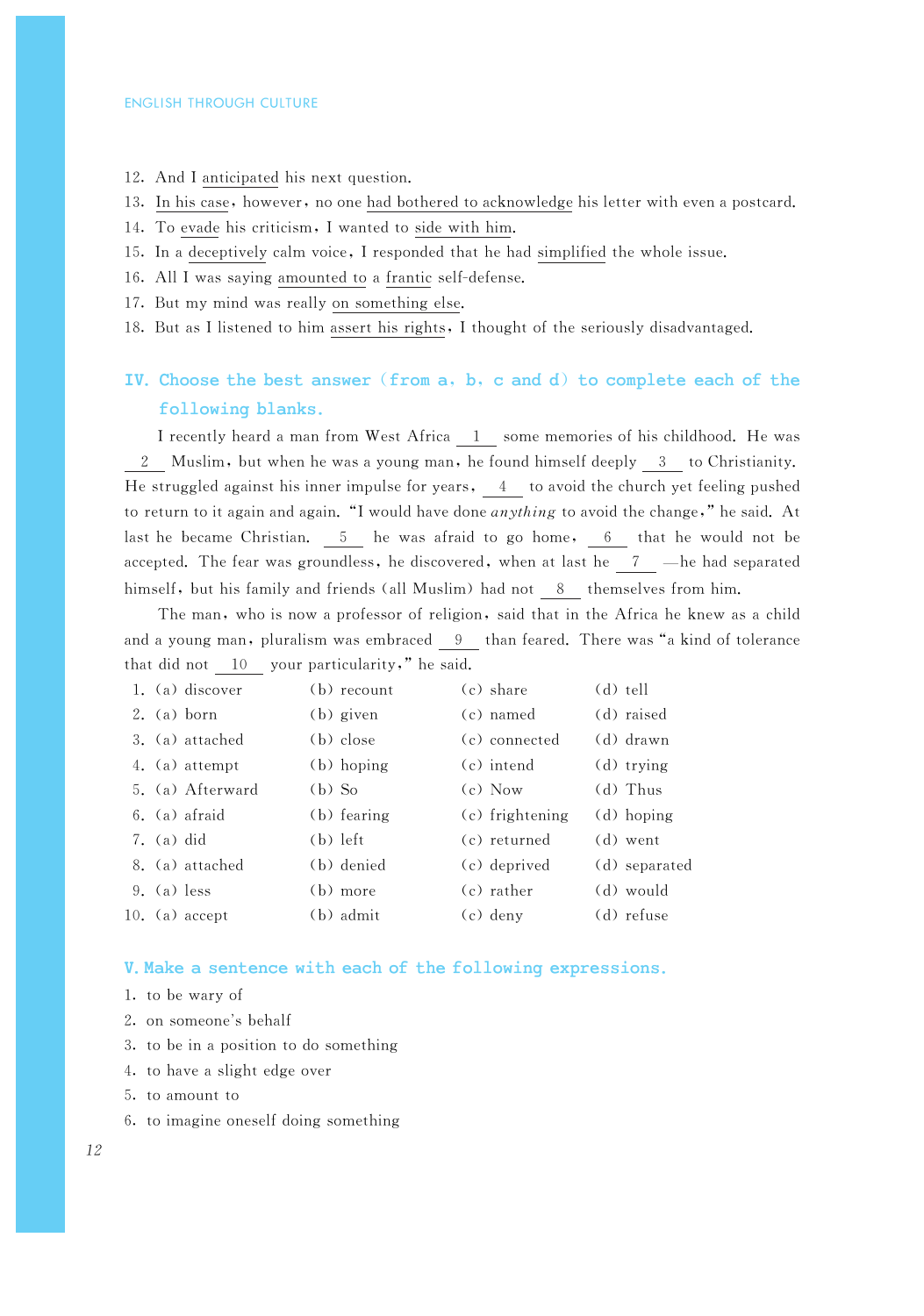# VI. Put the following into Chinese.

Racial or ethnic heritage is as important to shaping identity as are sex and social class. One's race or ethnicity can also influence quality of life, educational opportunity, and advancement in employment. American society has a long history of struggling to confront and overcome racism and discrimination on the basis of ethnic heritage. Beginning well before the Civil War, American antislavery groups protested the enslavement of African Americans and worked to abolish slavery in all parts of the country. Other groups besides African Americans have experienced harsh treatment and discrimination solely because of their color or ethnic heritage. These groups include Chinese men brought to America to help construct a cross-country railroad in the nineteenth century, European immigrants who came to America in large numbers near the end of the nineteenth century in search of a better life than in their homelands, Japanese men who came in the twentieth century to work as hard labor for money to send home, and Latinos  $/$  Latinas and Hispanics migrating north to America. As a result of heightened awareness of the interplay of race, class, and gender, schools at all levels, from elementary through postgraduate, have incorporated materials into courses on race, class, and/or gender or created whole courses devoted to those important components of our individual identities and histories.

# VII. Translate the following sentences into English, making use of the suggested expressions.

- 1. 人人都说她真是交了好运,但我敢说如果不是她父母帮忙,她根本不可能得到这份工作。 (get break, to bet)
- 2. 大家都奇怪他会被北京外国语大学录取,其实,原因很简单:报考外语的得高分的女生很多, 在这方面男生比女生多少有点优势。如果他是个女孩子的话,就是另外一回事了。(havea slight edge over, to be a different story)
- 3. 我很感谢你为我说了些好话,我倒不是特别在乎现在的这个位置,但它给了我晋升的机会。 (on one's behalf, to get a foot in the door)
- 4. 作为公司的员工你必须遵守公司的各项规定。(complywith)
- 5. 她在这个位置小心谨慎地干了整整四年,唯恐得罪了上司。可是就在马上要晋级的时候,她 突然被指控接受贿赂。(be wary of, within reach)
- 6. 十年前当他翻阅世界500强企业的介绍资料时,怎么也没有料到自己会在十年后当上通用 电气公司的总裁。(leaf through, little does he know)
- 7. 作为亚洲最大的银行的总裁,几年前亚洲金融危机发生时他反而有机会从中受益。(ina position to, to be the beneficiary of)
- 8. 虽然他没 有 直 截 了 当 地 说 "不",但 人 人 心 里 都 明 白 他 的 回 答 等 于 谢 绝 了 公 司 的 邀 请。  $(amount to)$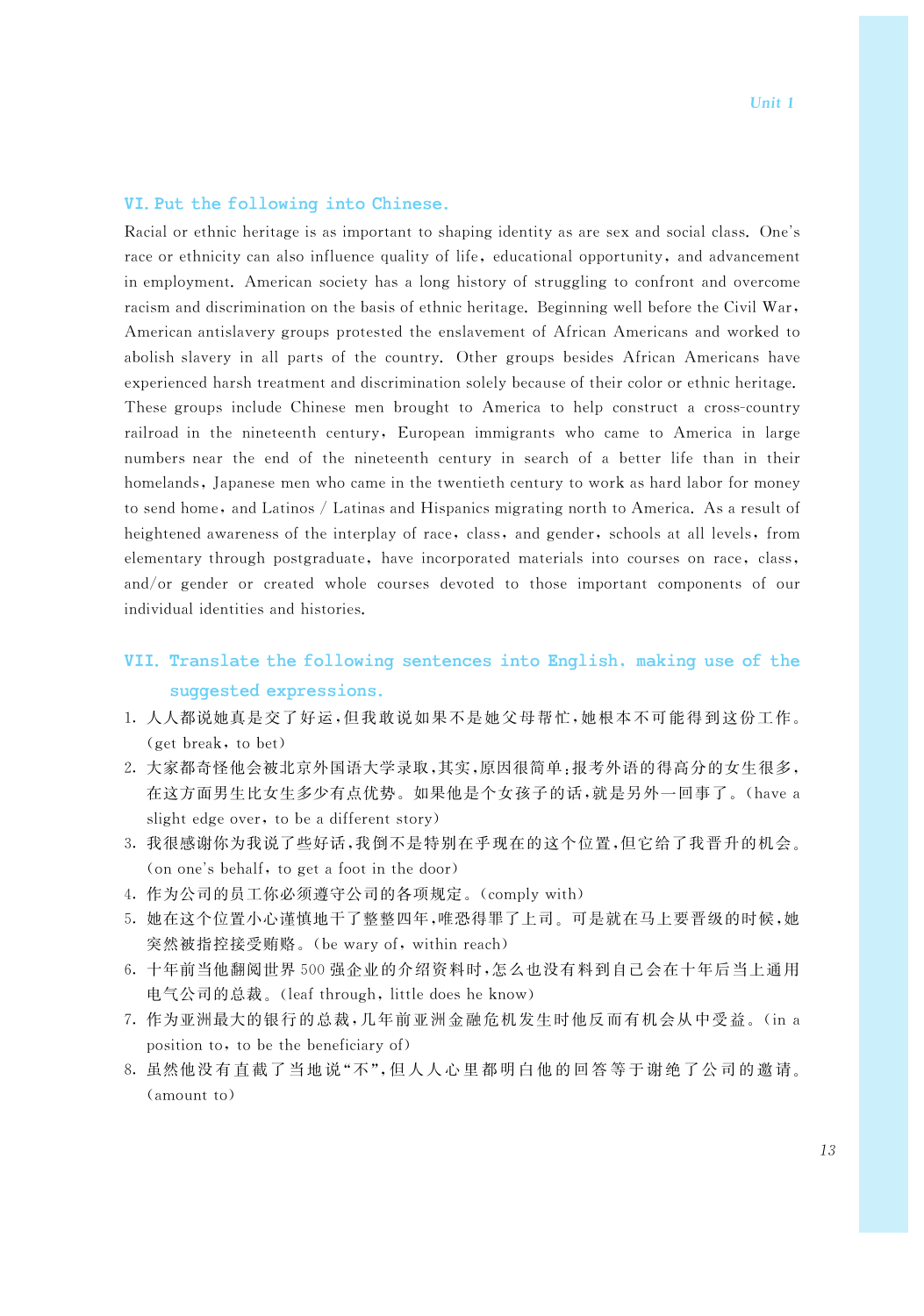$5\overline{5}$ 

10

# **FURTHER READING**

# I. Growing Up Asian in America Kesaya E. Noda

Sometimes when I was growing up, my identity seemed to hurtle toward me and paste itself right to my face. I felt that way, encountering the stereotypes of my race perpetuated by non-Japanese people (primarily white) who may or may not have had contact with other Japanese in America. "You don't like cheese, do you?" someone would ask. "I know your people don't like cheese, do you?" Sometimes questions came making allusions to history. That was another aspect of the identity. Events that had happened quite apart from the me who stood silent in that moment connected my face with an incomprehensible past. "Your parents were in California? Were they in those camps during the war?" And sometimes there were phrases or nicknames: "Lotus Blossom." I was sometimes addressed or referred to as racially Japanese, sometimes as Japanese-American, and sometimes as an Asian woman. Confusions and distortions abounded.

How is one to know and define oneself? From the inside—within a context that is self-defined, from a grounding in community and a connection with culture and history that are comfortably accepted? Or from the outside—in terms of message 15 received from the media and people who are often ignorant? Even as an adult I can still see two sides of my face and past. I can see from the inside out, in freedom. And I can see from the outside in, driven by the old voices of childhood and lost in anger and fear.

#### **I Am Racially Japanese**

I can see myself today as a person historically defined by law and custom as 20 being forever alien. Being neither "free white," nor "African," our people in California were deemed "aliens, ineligible for citizenship," no matter how long they intended to stay here. Aliens ineligible for citizenship were prohibited from owning, buying, or leasing land. They did not and could not belong here. The voice in me remembers that I am always a *Japanese*-American in the eyes of many. A third-25 generation German-American is an American. A third-generation Japanese-American is a Japanese-American. Being Japanese means being a danger to the country during the war and knowing how to use chopsticks. I wear this history on my face.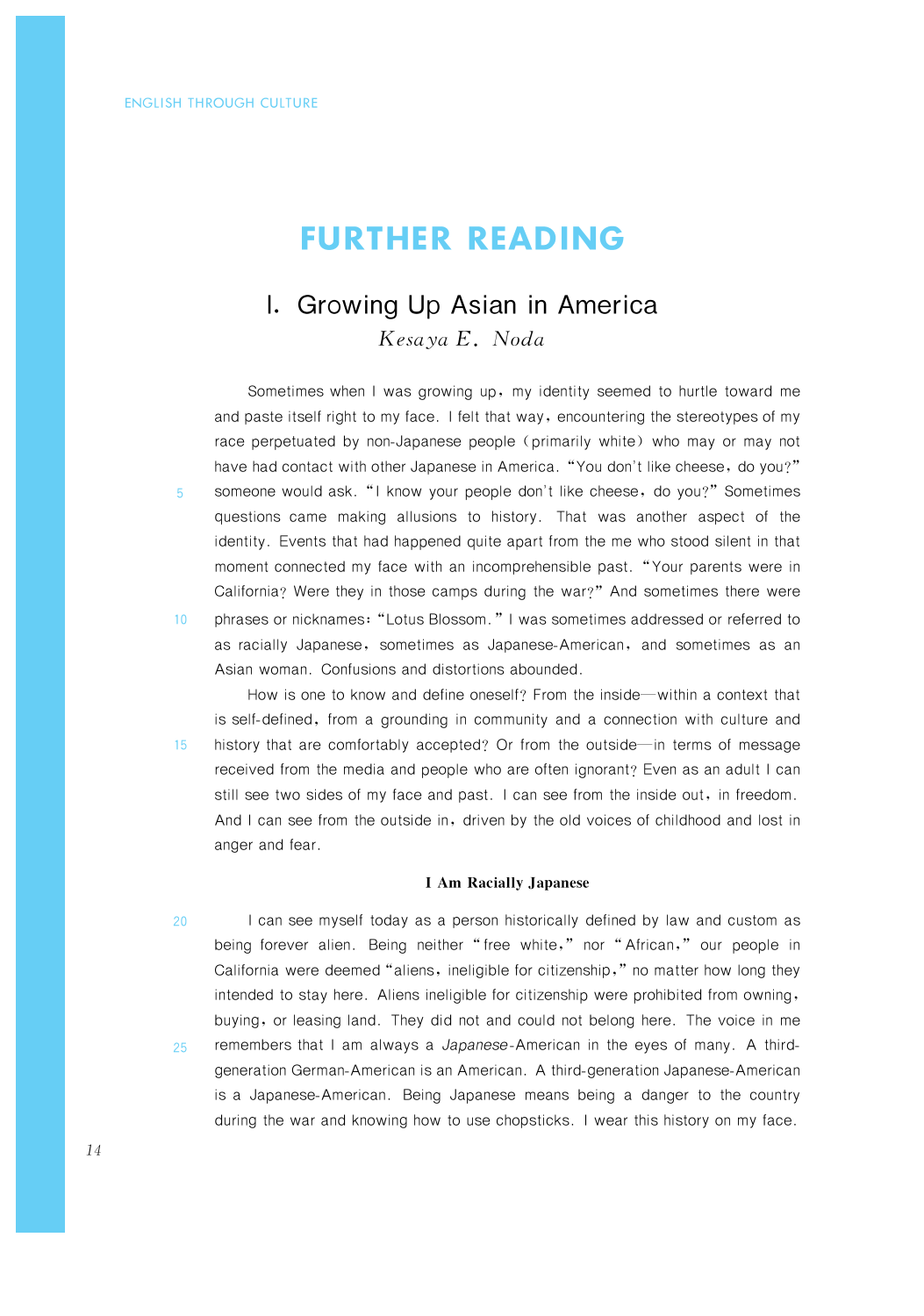I move to the other side. I see a different light and claim a different context. My race is a line that stretches across ocean and time to link me to the shrine where my grandmother was raised. Two high, white banners lift in the wind at the top of the stone steps leading to the shrine. It is time for the summer festival. Black characters are written against the sky as boldly as the clouds, as lightly as kites, as sharply as the big black crows I used to see above the fields in New Hampshire. At festival time there is liquor and food, ritual, discipline, and abandonment. There is music and drunkenness and invocation. There is hope. Another season has come.

35

Another season has gone.

40

30

I am racially Japanese. I have a certain claim to this crazy place where the prayers intoned by a neighboring Shinto priest (standing in for my grandmother's nephew who is sick) are drowned out by the rehearsals for the pop singing contest in which most of the villagers will compete later that night. The village elders, the priest, and I stand respectfully upon the immaculate, shining wooden floor of the outer shrine, bowing our heads before the hidden powers. During the patchy intervals when I can hear him, I notice the priest has a stutter. His voice flutters up to my ears only occasionally because two men and a woman are singing qustily into a microphone in the compound, testing the sound system. A prerecorded tape of

50

55

45

guitars, samisens, and drums accompanies them. Rock music and Shinto prayers. That night, to loud applause and cheers, a young man is given the award for the most netsuretsu—passionate, burning—rendition of a song. We roar our approval of the reward. Never mind that his voice had wandered and slid, now slightly above, now slightly below the given line of the melody. Netsuretsu. Netsuretsu.

In the morning, my grandmother's sister kneels at the foot of the stone stairs to offer her morning prayers. She is too crippled to climb the stairs, so each morning she kneels here upon the path. She shuts her eyes for a few seconds, her motions as matter of fact as when she washes rice. I linger longer than she does, so reluctant to leave, savoring the connection I feel with my grandmother in America, the past, and the power that lives and shines in the morning sun.

Our family has served this shrine for generations. The family's need to protect this claim to identity and place outweighs any individual claim to any individual hope. I am Japanese.

### IAmaJapanese-American

60 "Weak." I hear the voice from my childhood years. "Passive," I hear. Our parents and grandparents were the ones who were put into those camps. They went without resistance; they offered cooperation as proof of loyalty to America. "Victim," I hear. And, "Silent."

Our parents are painted as hard workers who were socially uncomfortable and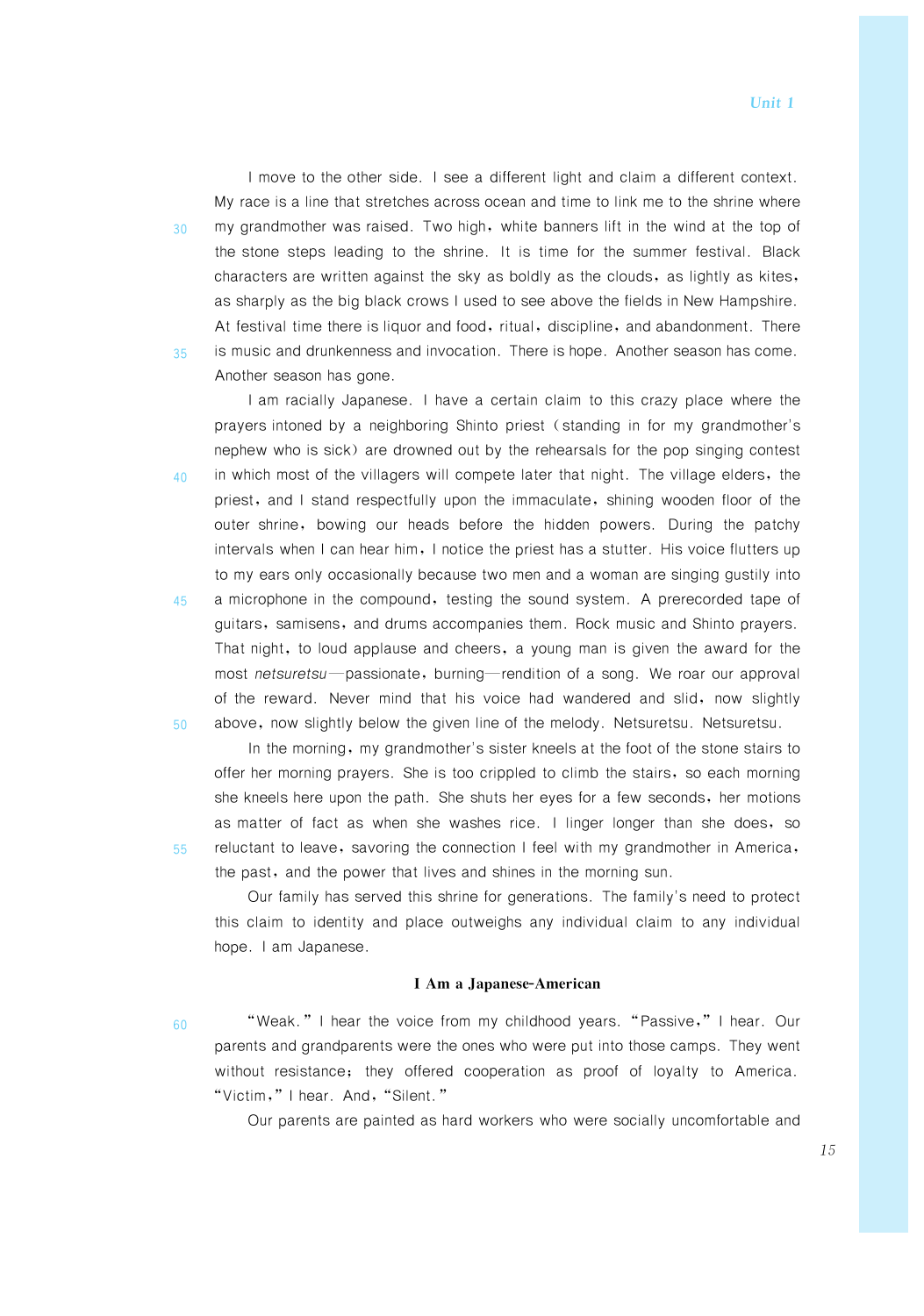#### ENGLISH THROUGH CULTURE

65 had difficulty expressing even the smallest opinion. Clean, quiet, motivated, and determined to match the American way; that is us, and that is the story of our time here.

"Why did you go into those camps?" I raged at my parents, frightened by my own inner silence and timidity. "Why didn't you do anything to resist? Why didn't you name it the injustice it was?" Couldn't our parents even think? Couldn't they? Why were we so passive?

I shift my vision and my stance. I am in California. My uncle is in the midst of the sweet potato harvest. He is pressed, trying to get the harvesting crews onto the field as quickly as possible, worried about the flow of equipment and people.

75

70

His big pickup is pulled off to the side, motor running, door ajar. I see two tractors in the yard in front of an old shed; the flatbed harvesting platform on which the workers will stand has already been brought over from the other field. It's early morning. The workers stand loosely grouped and at ease, but my uncle looks as harried and tense as a police officer trying to unsnarl a New York City traffic jam.

80 85 Driving toward the shed, I pull my car off the road to make way for an approaching tractor. The front wheels of the car sink luxuriously into the soft, white sand by the roadside and the car slides into a dreamy halt, tail still on the road. I try to move forward. I try to move back. The front bites contentedly into the sand, the back lifts itself at a jaunty angle. My uncle sees me and storms down the road, running. He is shouting before he is even near me.

"What's the matter with you?" he screams. "What the hell are you doing?" In his frenzy, he grabs his hat off his head and slashes it through the air across his knee. He is beside himself. "Don't you know how to drive in sand? What's the matter with you? You've blocked the whole roadway. How am I supposed to get my tractors out of here? Can't you use your head? You've cut off the whole roadway, and we've got to get out of here."

I stand on the road before him helplessly thinking, "No, I don't know how to drive in sand. I've never driven in sand."

"I'm sorry, uncle," I say, burying a smile beneath a look of sincere apology. I notice my deep amusement and my affection for him with great curiosity. I am usually devastated by anger. Not this time.

During the several years that follow I learn about the people and the place, and much more about what has happened in this California village where my parents grew up. The Issei, our grandparents, made this settlement in the desert. Their first crops were eaten by rabbits and ravaged by insects. The land was so barren that men walking from house to house sometimes got lost. Women came here too. They bore children in 114-degree heat, then carried the babies with them into the fields to nurse when they reached the end of each row of grapes or other truck-farm

100

90

95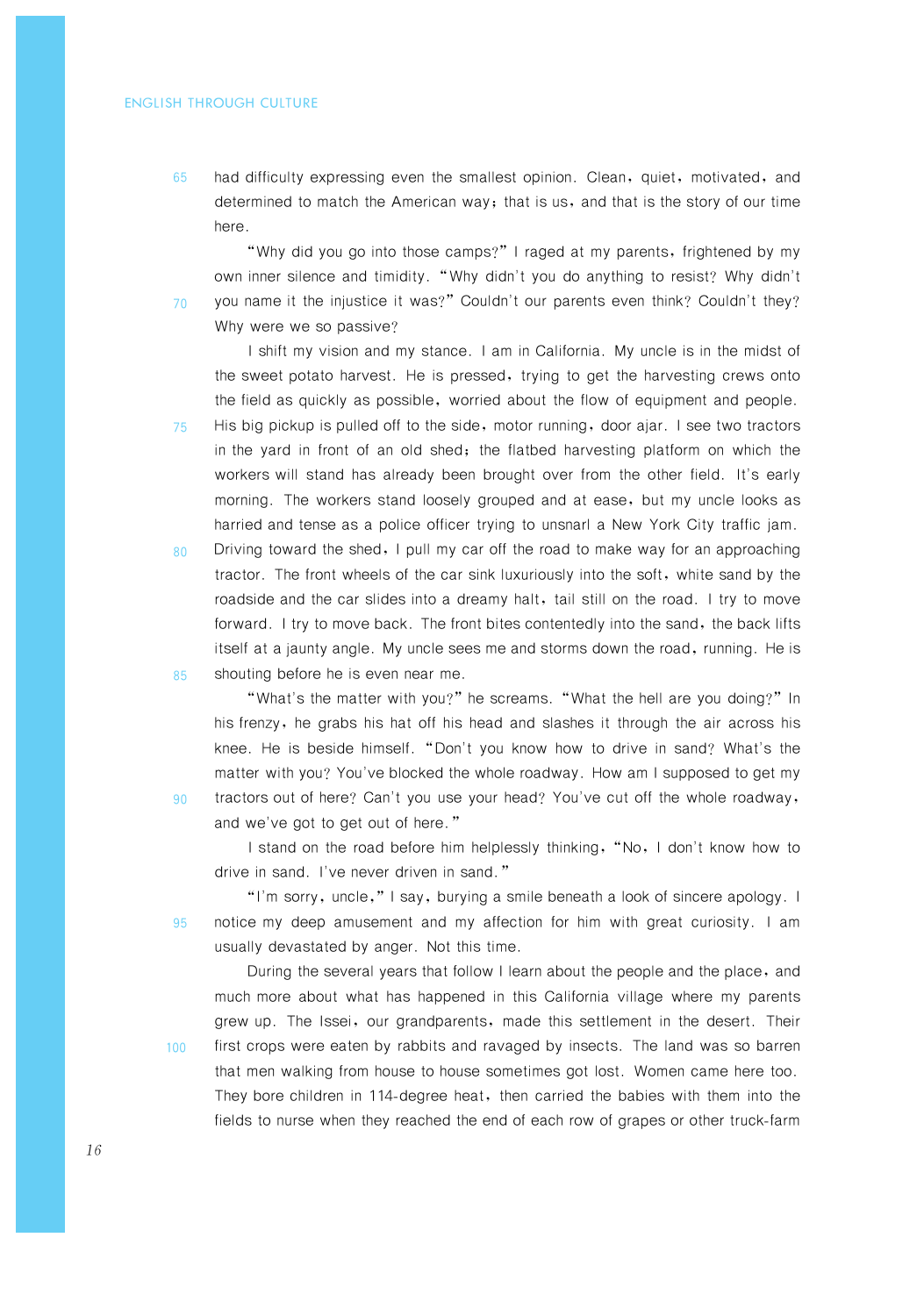crops.

105

130

135

140

110 115 I had had no idea what it meant to buy this kind of land and make it grow green. Or how, when the war came, there was no space at all for the subtlety of being who we were—Japanese-Americans. Either/or was the way. I hadn't understood that people were literally afraid for their lives then, that their money had been frozen in banks; that there was a five-mile travel limit; that when the early evening curfew came and they were inside their houses, some of them watched helplessly as people they knew went into their barns to steal their belongings. The police were patrolling the road, interested only in violators of curfew. There was no help for them in the face of thievery. I had not been able to imagine before what it must have felt like to be an American—to know absolutely that one is an American—and yet to have almost everyone else deny it. Not only deny it, but challenge that identity with machine guns and troops of white American soldiers. In those circumstances it was difficult to say, "I'm a Japanese-American." "American" had to do.

120 125 But now I can say that. I am a Japanese-American. It means I have a place here in this country, too. I have a place here on the East Coast, where our neighbor is so much a part of our family that my mother never passes her house at night without glancing at the lights to see if she is home and safe; where my parents have hauled hundreds of pounds of rocks from fields and arduously planted Christmas trees and blueberries, lilacs, asparagus, and crab apples; where my father still dreams of angling a stream to a new bed so that he can dig a pond in the field and fill it with water and fish. "The neighbors already came for their Christmas tree?" he asks in December. "Did they like it? Did they like it?"

I have a place on the West Coast where my relatives still farm, where I heard the stories of feuds and backbiting, and where I saw that people survived and flourished because fundamentally they trusted and relied upon one another. A death in the family is not just a death in a family; it is a death in the community. I saw people help each other with money, materials, labor, attention, and time. I saw men gather once a year, without fail, to clean the grounds of a ninety-year-old woman who had helped the community before, during, and after the war. I saw her remembering them with birthday cards sent to each of their children.

I come from a people with a long memory and a distinctive grace. We live our thanks. And we are Americans. Japanese-Americans.

#### IAmaJapanese-AmericanWoman

Woman. The last piece of my identity. It has been easier by far for me to know myself in Japan and to see my place in America than it has been to accept my line of connection with my own mother. She was my dark self, a figure in whom I thought I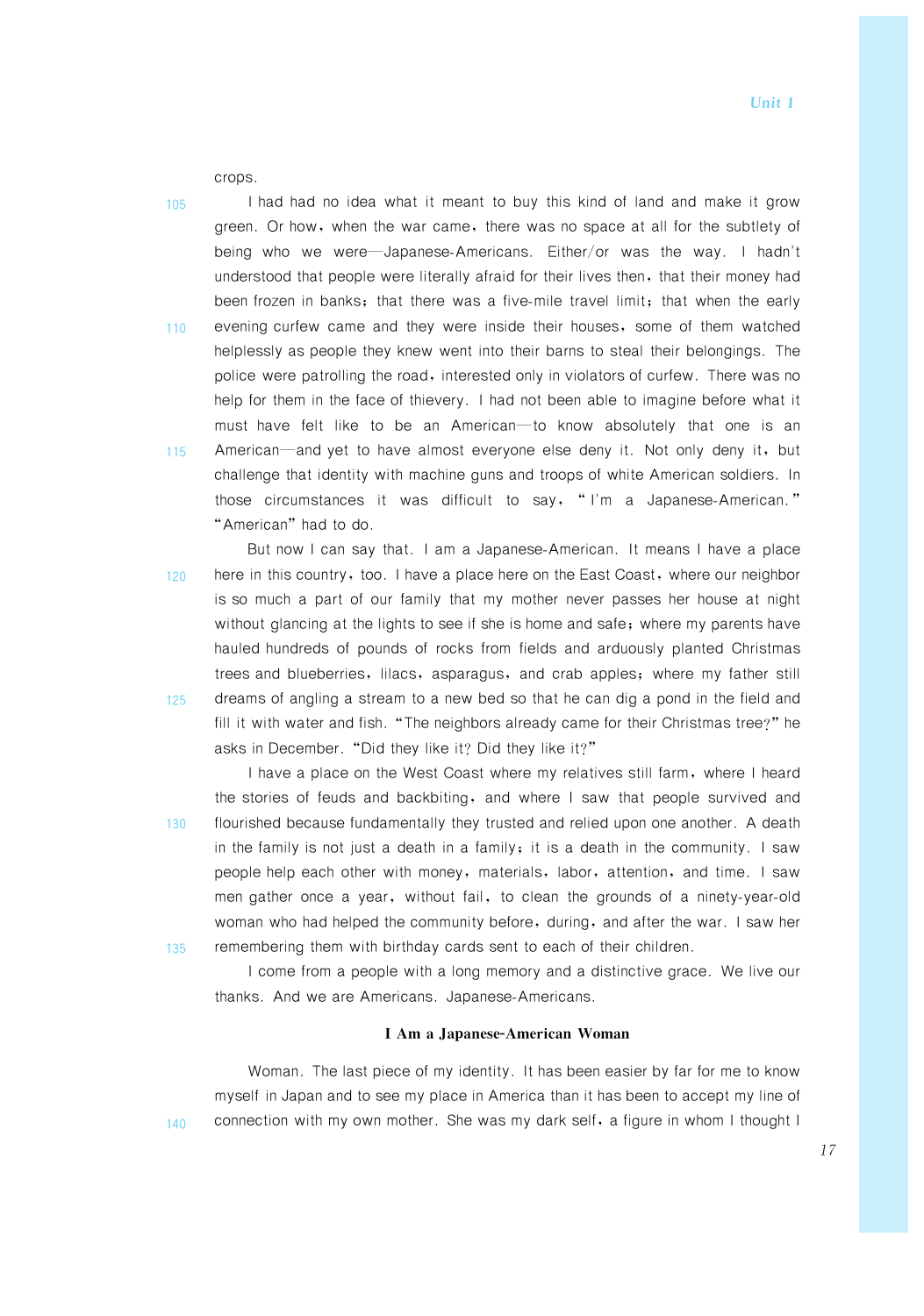saw all that I feared most in myself. Growing into womanhood and looking for some model of strength, I turned away from her. Of course, I could not find what I sought. I was looking for a black feminist or a white feminist. My mother is neither white nor black.

145

My mother is a woman who speaks with her life as much as with her tongue. I think of her with her own mother. Grandmother had Parkinson's disease and it had frozen her gait and set her fingers, tongue, and feet jerking and trembling in a terrible dance. My aunts and uncles wanted her to be able to live in her own home. They fed her, bathed her, dressed her, awoke at midnight to take her for one last

150

trip to the bathroom. My aunts (her daughters-in-law) did most of the care, but my mother went from New Hampshire to California each summer to spend a month living with Grandmother, because she wanted to and because she wanted to give my aunts at least a small rest. During those hot summer days, mother lay on the couch watching the television or reading, cooking foods that Grandmother liked, and speaking little. Grandmother thrived under her care.

The time finally came when it was too dangerous for Grandmother to live alone. My relatives kept finding her on the floor beside her bed when they went to wake her in the mornings. My mother flew to California to help clean the house and make arrangements for Grandmother to enter a local nursing home. On her last day at

160

165

155

home, while Grandmother was sitting in her big, overstuffed armchair, hair combed and wearing a green summer dress, my mother went to her and knelt at her feet. "Here, Mamma," she said. "I've polished your shoes." She lifted Grandmother's legs and helped her into the shiny black shoes. My Grandmother looked down and smiled slightly. She left her house walking, supported by her children, carrying her pocket book, and wearing her polished black shoes. "Look, Mamma," my mom had said, kneeling. "I've polished your shoes."

Just the other day, my mother came to Boston to visit. She had recently lost a lot of weight and was pleased with her new shape and her feeling of good health. "Look at me, Kes," she exclaimed, turning toward me, front and back, as naked

170

as the day she was born. I saw her small breasts and the wide, brown scar, belly button to public hair, that marked her because my brother and I were both born by caesarean section. Her hips were small. I was not a large baby, but there was so little room for me in her that when she was carrying me she could not even begin to bend over toward the floor. She hated it, she said.

175

"Don't I look good? Don't you think I look good?"

I looked at my mother, smiling and as happy as she, thinking of all the times I have seen her naked. I have seen both my parents naked throughout my life, as they have seen me. From childhood through adulthood we've had our naked moments, sharing baths, idle conversations picked up as we moved between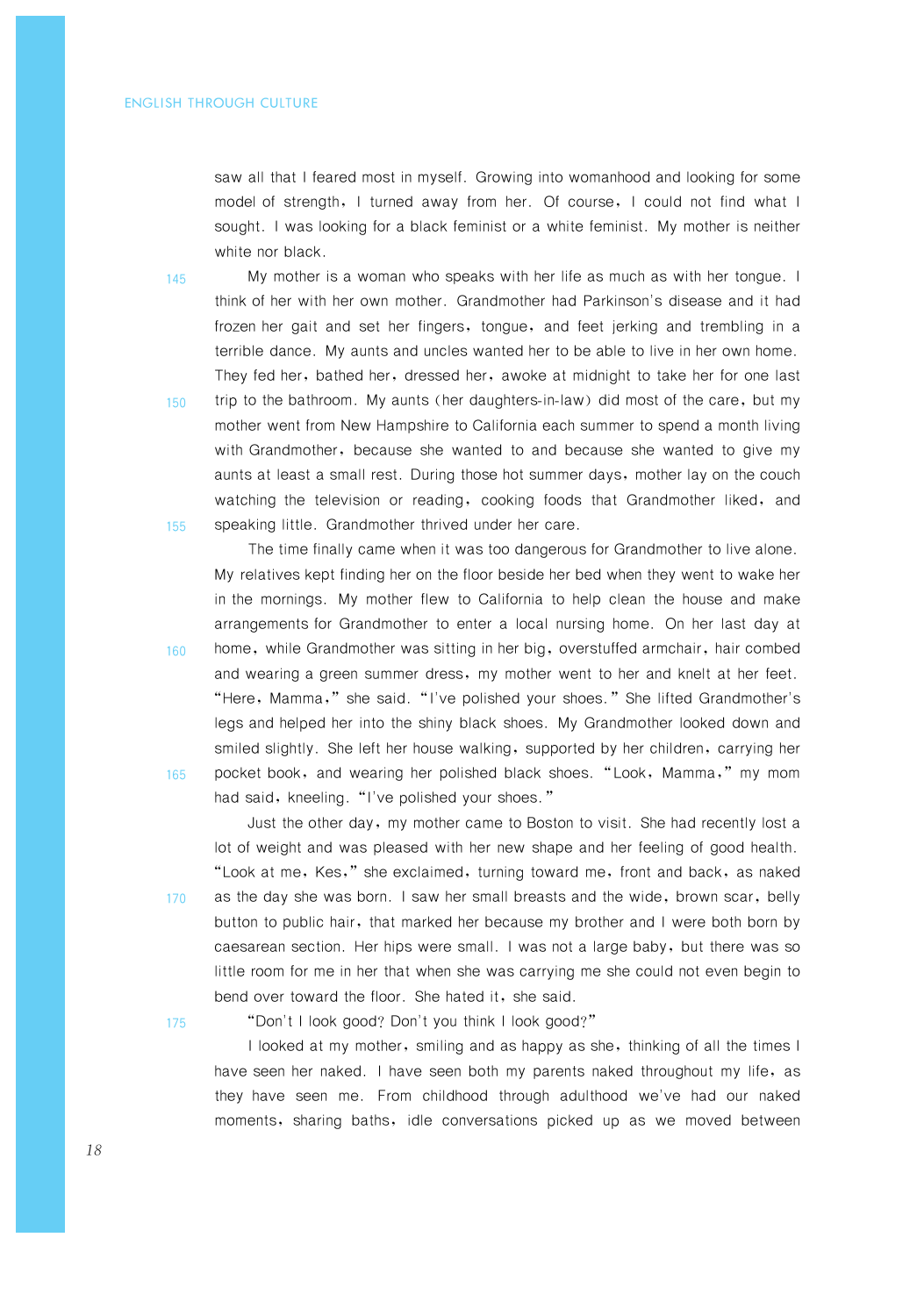Unit 1

180 showers and closets, hurried moments at the beginning of days, quiet moments at the end of days.

I am my mother's daughter. And I am myself.

I am a Japanese-American woman.

# **Questions for Reading Comprehension**

- 1. How did Kesaya Noda feel about her identity when she was growing up?
- 2. Why did she feel it that way?
- 3. What does she mean when she says one can define oneself from the inside?
- 4. What about defining oneself from the outside?
- 5. Why is it that a third-generation Japanese-American is still a Japanese-American, instead of an American? What is Kesaya Noda really saying?
- 6. What is her connection with the shrine where her grandmother was raised?
- 7. What is the story of her parents during the war?
- 8. What did the encounter with her uncle reveal about being Japanese?
- 9. In what ways is Noda justified now in claiming that she is a Japanese-American?
- 10. Why does Noda say that her mother is a woman who speaks with her life as much as with her tongue?
- 11. What does the closeness between family members tell us about being Japanese?

# **Questions for Discussion**

- 1. In what ways has the author's ethnic background affected the way she lives, her interactions with others, and her goals and hopes for her future?
- 2. What stereotypes about the Japanese has the author had to struggle with?
- 3. What does being a female add to the complexity of her identity?

# II. Cultural Baggage

BarbaraEhrenreich

An acquaintance was telling me about the joys of rediscovering her ethnic and religious heritage. "I know exactly what my ancestors were doing 2,000 years ago," she said, eyes gleaming with enthusiasm, "and I can do the same things now." Then she leaned forward and inquired politely, "And what is your ethnic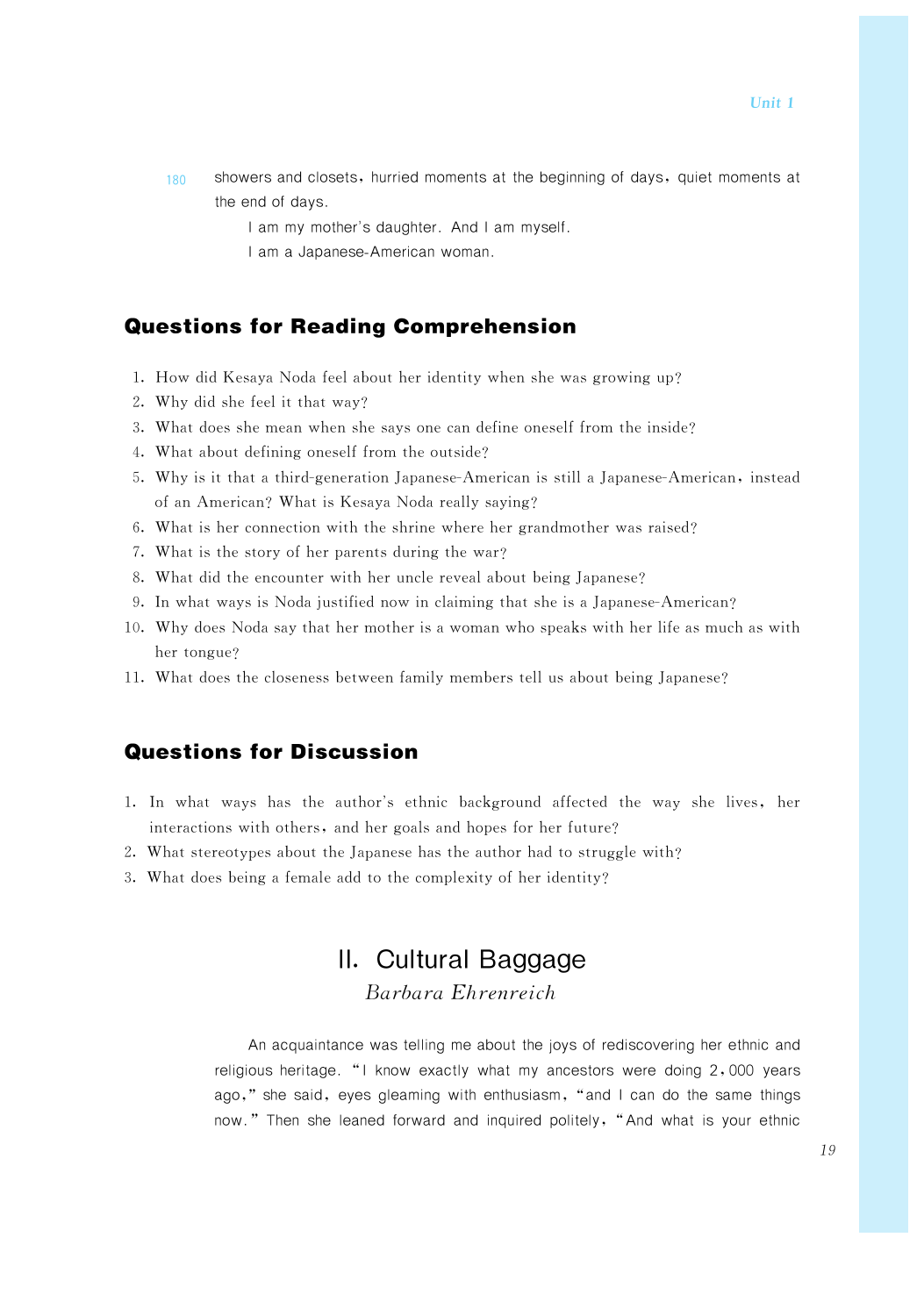#### **ENGLISH THROUGH CULTURE**

#### $\overline{5}$ background, if I may ask?"

"None," I said, that being the first word in line to get out of my mouth. Well, not "none," I backtracked. Scottish, English, Irish—that was something, I supposed. Too much Irish to qualify as a WASP; too much of the hated English to warrant a "Kiss Me, I'm Irish" button, plus there are a number of dead ends in the family tree due to adoptions, missing records, failing memories and the like. I was  $10<sup>1</sup>$ blushing by this time. Did "none" mean I was rejecting my heritage out of Anglo-Celtic self-hate? Or was I revealing a hidden ethnic chauvinism in which the ethnic "others?"

Throughout the 1960s and 1970s, I watched one group after another-African-15 Americans, Latinos, Native Americans—stand up and proudly reclaim their roots while I just sank back ever deeper into my seat. All this excitement over ethnicity stemmed, I uneasily sensed, from a past in which their ancestors had been trampled upon by my ancestors, or at least by people who looked very much like them. In addition, it had begun to seem almost un-American not to have some sort of hyphen at hand, linking one to more venerable times and locales. 20

But the truth is, I was raised with none. We'd eaten ethnic foods in my childhood home, but these were all borrowed, like the pasties, or Cornish meat pies, my father had picked up from his fellow miners in Butte, Mont. If my mother had one rule, it was militant ecumenism in all matters of food and experience. "Try new things," she would say, meaning anything from sweetbreads to clams, with an emphasis on the "new."

Motherhood put the screws on me, ethnicity wise. I had hoped that by marrying a man of Eastern European-Jewish ancestry I would acquire for my descendants the ethnic genes that my own forebears so sadly lacked. At one point, I even subjected the children to a seder of my own design, including a little talk about the flight from Egypt and its relevance to modern social issues. But the kids insisted on buttering their matzohs and snickering through my talk. "Give me a break, Mom," the older one said. "You don't even believe in God."

The epiphany went on: I recalled that my mother never introduced a procedure 35 for cooking or cleaning by telling me, "Grandma did it this way." What did Grandma know, living in the days before vacuum cleaners and disposable toilet mops? In my parents' general view, new things were better than old, and the very fact that some ritual had been performed in the past was a good reason for abandoning it now. Because what was the past, as our forebears knew it? Nothing but poverty, superstition and grief. "Think for yourself," Dad used to say. "Always ask why." 40

In fact, this may have been the ideal cultural heritage for my particular ethnic strain-bounced as it was from the Highlands of Scotland across the sea, out to the

25

 $30<sub>o</sub>$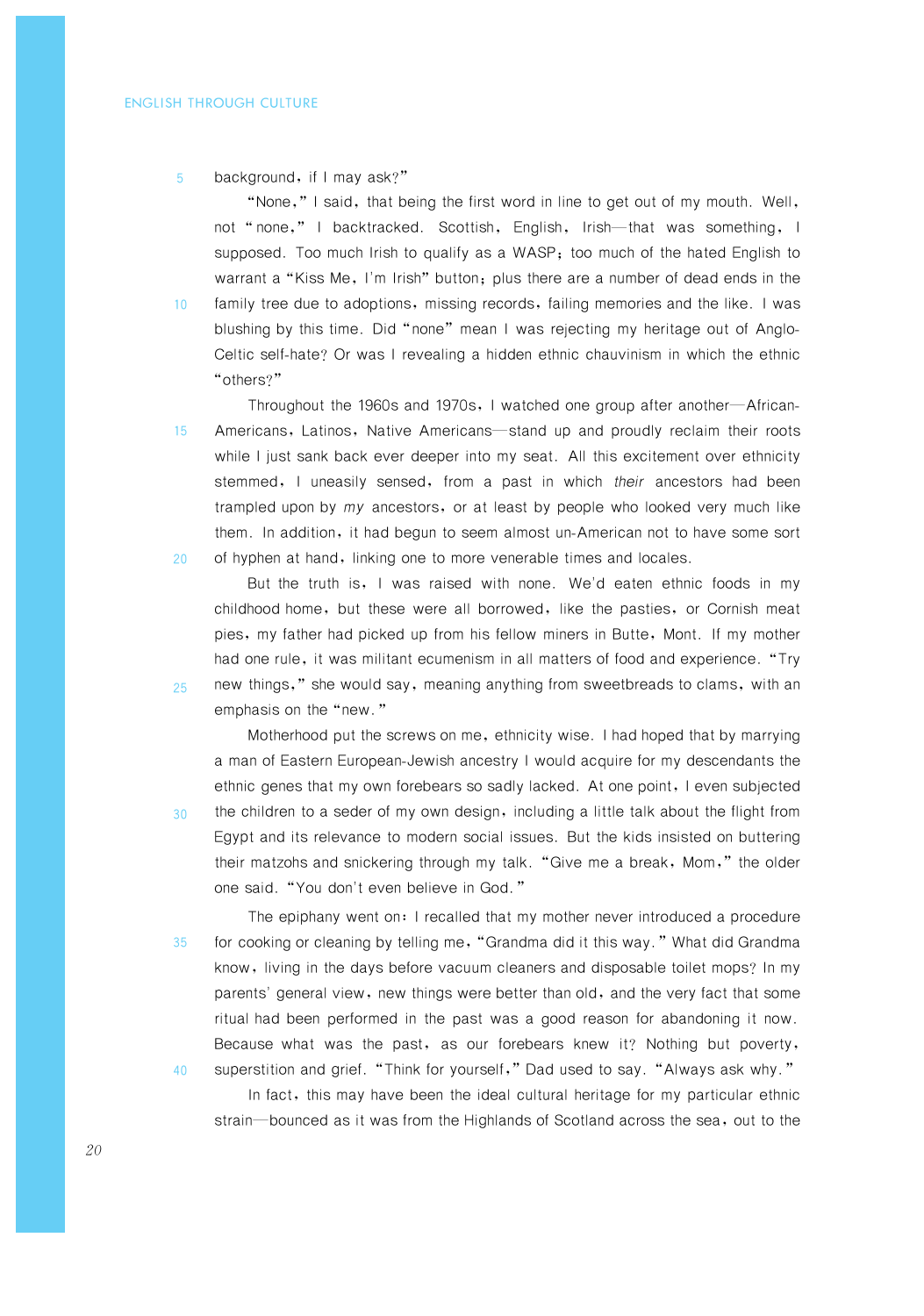Rockies, down into the mines and finally spewed out into high-tech, suburban America. What better philosophy, for a race of migrants, than "Think for yourself?"

45

What better maxim, for a people whose whole world was rudely inverted every 30 years or so, than "Try new things?"

A few weeks ago, I cleared my throat and asked the children, now mostly grown and fearsomely smart, whether they felt any stirrings of ethnic or religious identity, etc., which might have been, ahem, insufficiently nourished at home.

50 "None," they said, adding firmly, "and the world would be a better place if nobody else did, either." My chest swelled with pride, as would my mother's to know that the race of "none" marches on.

# **Multiple Choice Exercises**

### I.Comprehension

- 1. When asked about her ethnic heritage, the author .
	- (a) did not know exactly what to say
	- (b) felt embarrassed because she did not have a ready answer
	- (c) remembered the mingling of several European heritages in her family
	- $(d)$  thought that she was primarily English
- 2. When she became a mother, she  $\cdot$ 
	- (a) found that she had to find an answer to the ethnic issue
	- (b) hoped to have a solution to the problem through her children
	- (c) was delighted that she had solved the problem by marrying an Eastern European man
	- (d) began to imitate her mother, who had been emulating her grandmother
- 3. When she talked to her young children about Jewish flight from Egypt, they
	- (a) were greatly interested in the stories of their ancestors
	- (b) found it ridiculous because she did not even believe in God
	- (c) thought they had finally found the religious heritage of the family
	- (d) naturally related this with modern social issues

4. Her parents believed that new things were better than the old because .

- (a) their ancestors had had a better life than they did
- (b) their ancestors only knew poverty and suffering
- (c) people had changed greatly
- (d) younger people would always be attached to new things

# II. Structure

5. It is necessary for a student of English to keep a dictionary \_\_\_\_\_\_ hand. (a) at (b) by (c) in (d) over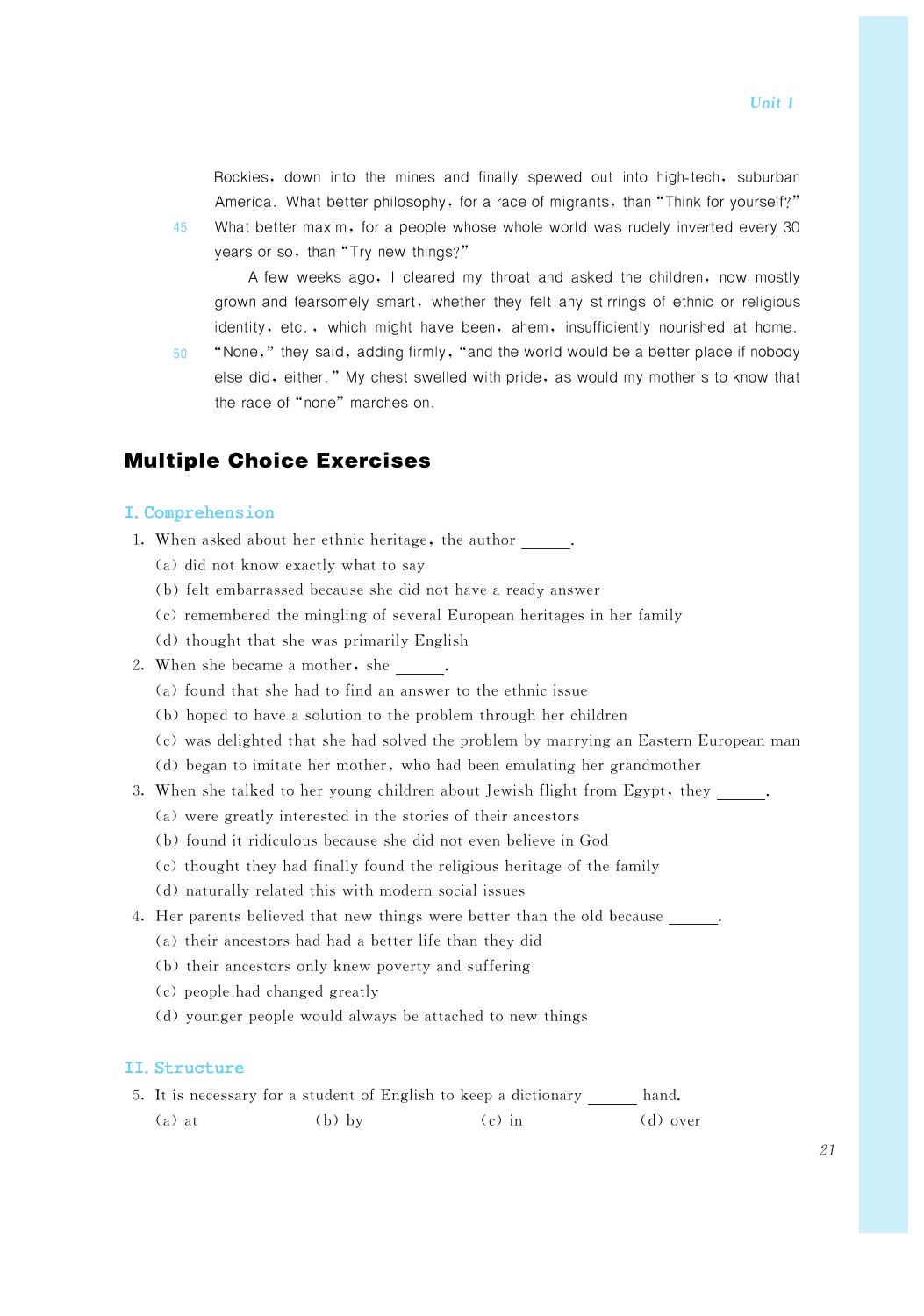#### ENGLISH THROUGH CULTURE

- 6. This is something I have picked up \_\_\_\_\_\_ a professional athlete.
- (a) at (b) by (c) from (d) with
- 7. The headmaster subjected his pupils \_\_\_\_\_\_ a terrible time at school. (a) in (b) on (c) to (d) with

### III. Vocabulary

- 8. In the 1960s and 1970s, I witnessed several groups of Americans .
	- (a) asking for the recognition of their ethnic roots
	- (b) fighting for their ethnic and religious roots
	- $(c)$  proclaiming proudly their religious heritage
	- (d) claiming that they had found their ancestors
- 9. I believed that this excitement a past event in Southern history.
	- (a) came from (b) emerged in (c) was derived from (d) was stirred up by
- 10. I thought I would be able to \_\_\_\_\_\_ ethnic roots for my children through my marriage.
	- (a) discover (b) find (c) look for (d) obtain

# LISTENING

#### Pre-listening Questions

- 1. How much do you know about American Indians?
- 2. In what ways are American Indians one of the most seriously disadvantaged racial groups in the United States?

# How It Feels to Be Colored Me

# **Exercises for Listening Comprehension**

- I. Listen to the taped narrative once. Then choose the best answer (from  $a, b, c$  and  $d)$  to complete each of the following.
- 1. According to Zora Neale Hurston, she became colored when \_\_\_\_\_\_.
	- (a) she lived in an exclusively colored town in Florida
	- (b) she was born
	- (c) she left home for school
	- (d) she waved welcome to tourists from her front porch
- 2. When she lived in Florida, she discovered that the white people differed from her in that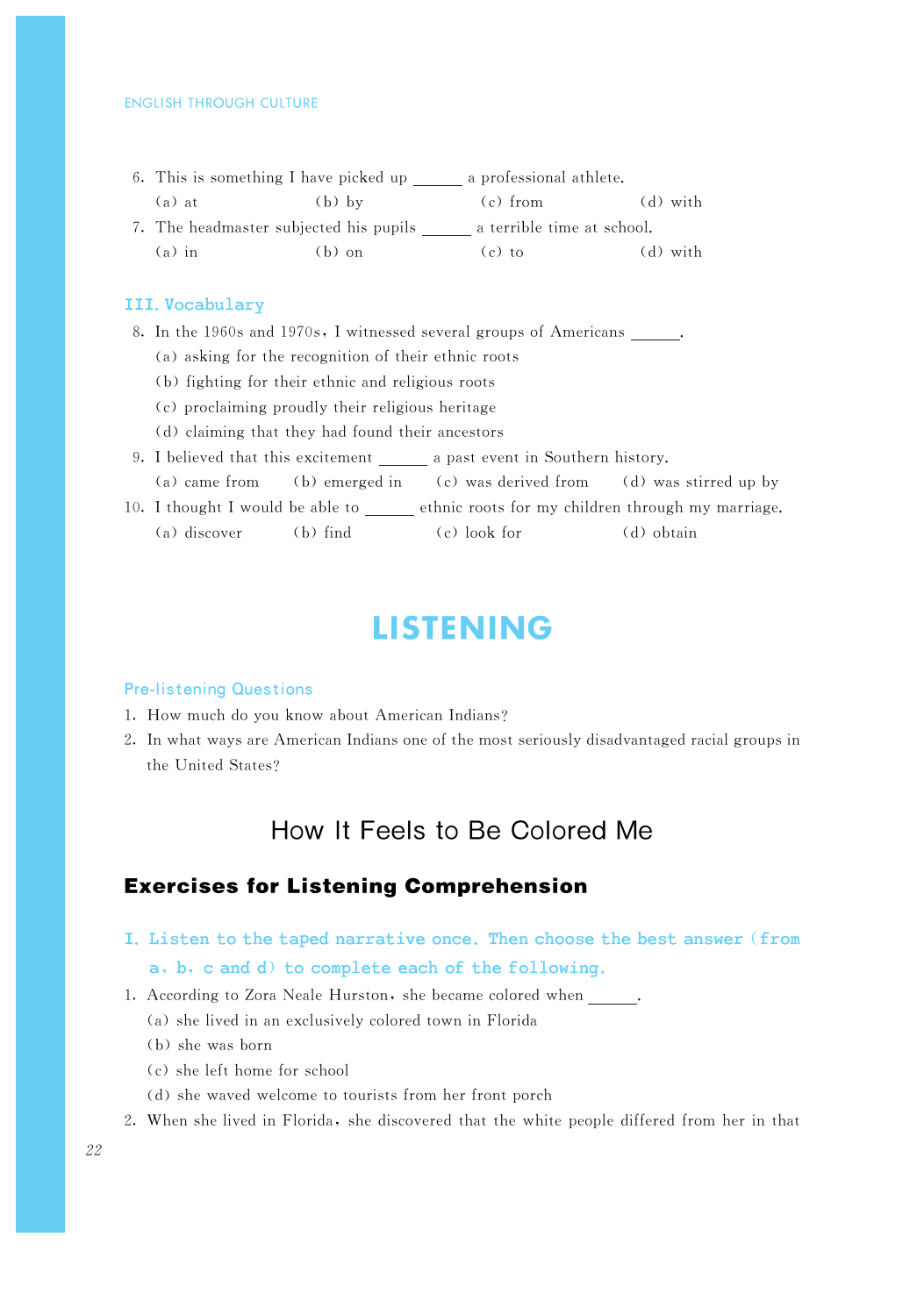Unit 1

they .

- (a) only came for a visit
- (b) offered her little coins for her singing and dancing
- (c) lived in a nearby town
- (d) liked to hear her speak pieces
- 3. When Hurston says, "I am not tragically colored," she means to say that she \_\_\_\_\_.
	- (a) doesn't want to accept the fact that she is colored
	- (b) refuses to feel sorry for herself just because of her race
	- (c) is happy because she is colored and different from the others
	- (d) intends to search for her own identity
- 4. Hurston is most conscious of her own color when .
	- (a) she stayed at school with white kids
	- (b) she welcomed white tourists in Florida
	- (c) she was among the white people
	- (d) the history of slavery is discussed
- II. Now, listen to the narrative one more time and answer the true or false questions. Write a T in front of a statement if it is true according to the recording, and write an F if it is false.
- $($ ) 1. The opening line of the narrative is intended to be humorous.
- $($   $)$  2. The white tourists from the north passed through the town on horsebacks.
- ( ) 3. The white tourists knew that they had to pay to stop Hurston from dancing on and on.
- $($   $)$  4. Sometimes Hurston does not think that she belongs to any particular race and believes that she is just herself.

### III. Fill in the blanks based on what you hear on the tape.

- 1. But the Northerners were \_\_\_\_\_\_ again. They were peered at cautiously from \_\_\_\_\_\_ by the timid. The more venturesome would come out \_\_\_\_\_\_ to watch them go past and got pleasure out of the tourists as the tourists \_\_\_\_\_\_ the village.
- 2. But I am not tragically colored. There is \_\_\_\_\_\_ dammed up in \_\_\_\_\_, nor lurking behind my eyes. I do not mind at all. I do not belong to \_\_\_\_\_ who hold that nature somehow has given them \_\_\_\_\_\_ and whose feelings are all \_\_\_\_\_\_\_ it.
- 3. Slavery is the price I paid for , and the choice . It is a bully adventure and I have paid through <u>for it</u>. No one on earth ever had some for glory. The world \_\_\_\_\_\_ and nothing \_\_\_\_\_\_.
- 4. I have no separate feeling about being \_\_\_\_\_\_ and colored. I am merely a \_\_\_\_\_\_ of the Great Soul that \_\_\_\_\_\_ the boundaries. My country, \_\_\_\_\_.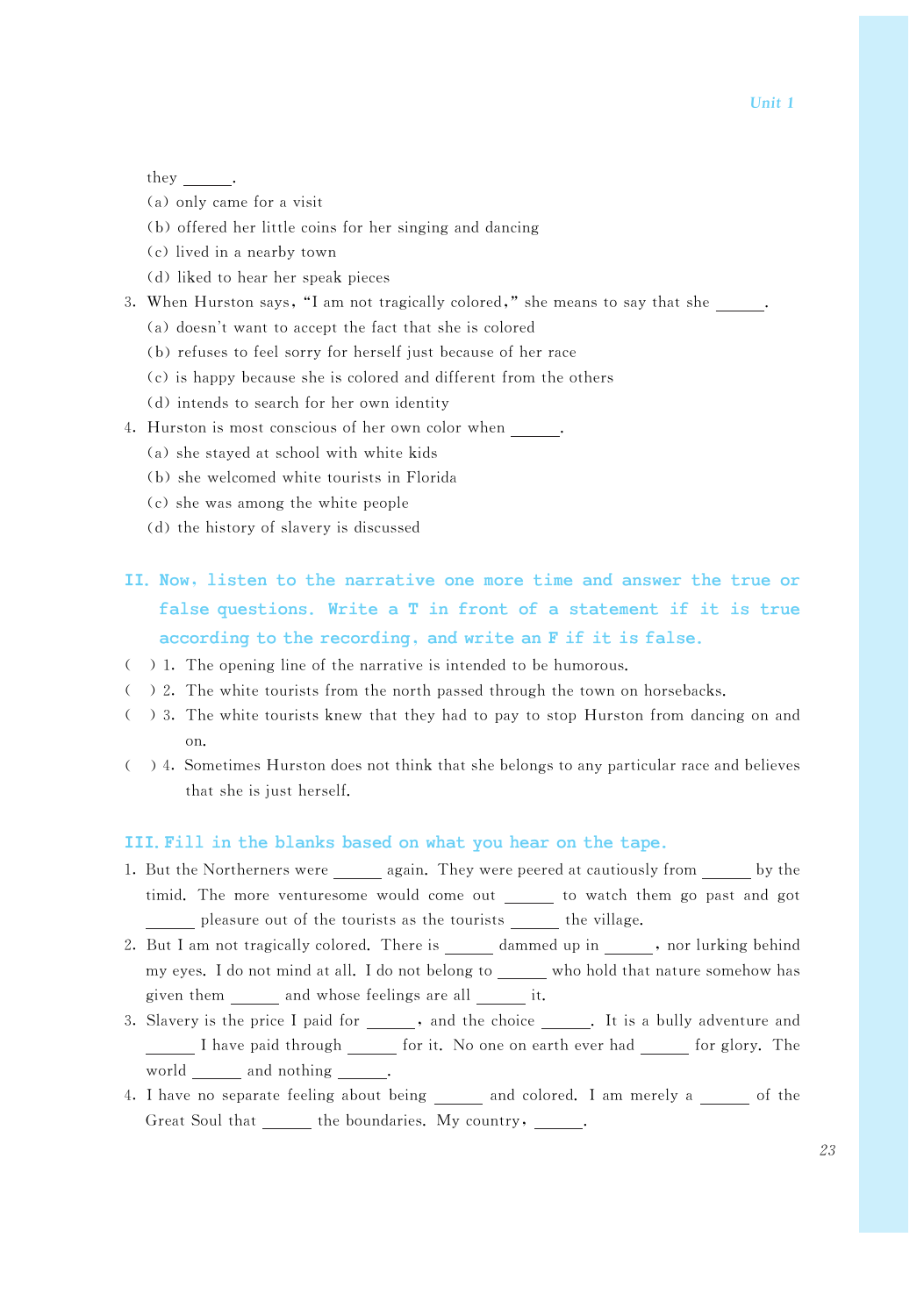# **A Movie Suggestion**

# Soul Man (1986)

Genre: comedy Directed by: Steve Minder Scripted by: Carol Black

## Synopsis

A rich Southern California kid, C. Thomas Howell, has graduated from UCLA and is admitted into the Law School of Harvard. But his millionaire father won't pay for his tuition any more. Howell does not know what to do. Then he finds out about a full scholarship available to a black applicant in the Los Angeles area. Howell fakes information on the application form and wins the scholarship. So he goes to Harvard by getting a curly permanent and by overdosing on suntan tablets. How long can he fool the world and himself?

## Questions for Discussion

- 1. As a "black" man at Harvard, what does Howell encounter when he wants to rent an apartment or when he wants to date the daughter of a white man?
- 2. How does the black professor treat Howell and why?
- 3. There is the comic (farcical) scene where Howell has his parents (who do not know he is "black") in the kitchen, a sex-mad white girl in his bedroom and Chong in the living room. How does Howell fool everyone? Is he successful?
- 4. This comic movie raises questions not only about ethnicity but also about ethics. What are the ethical issues? Does the movie address those issues adequately? Why or why not?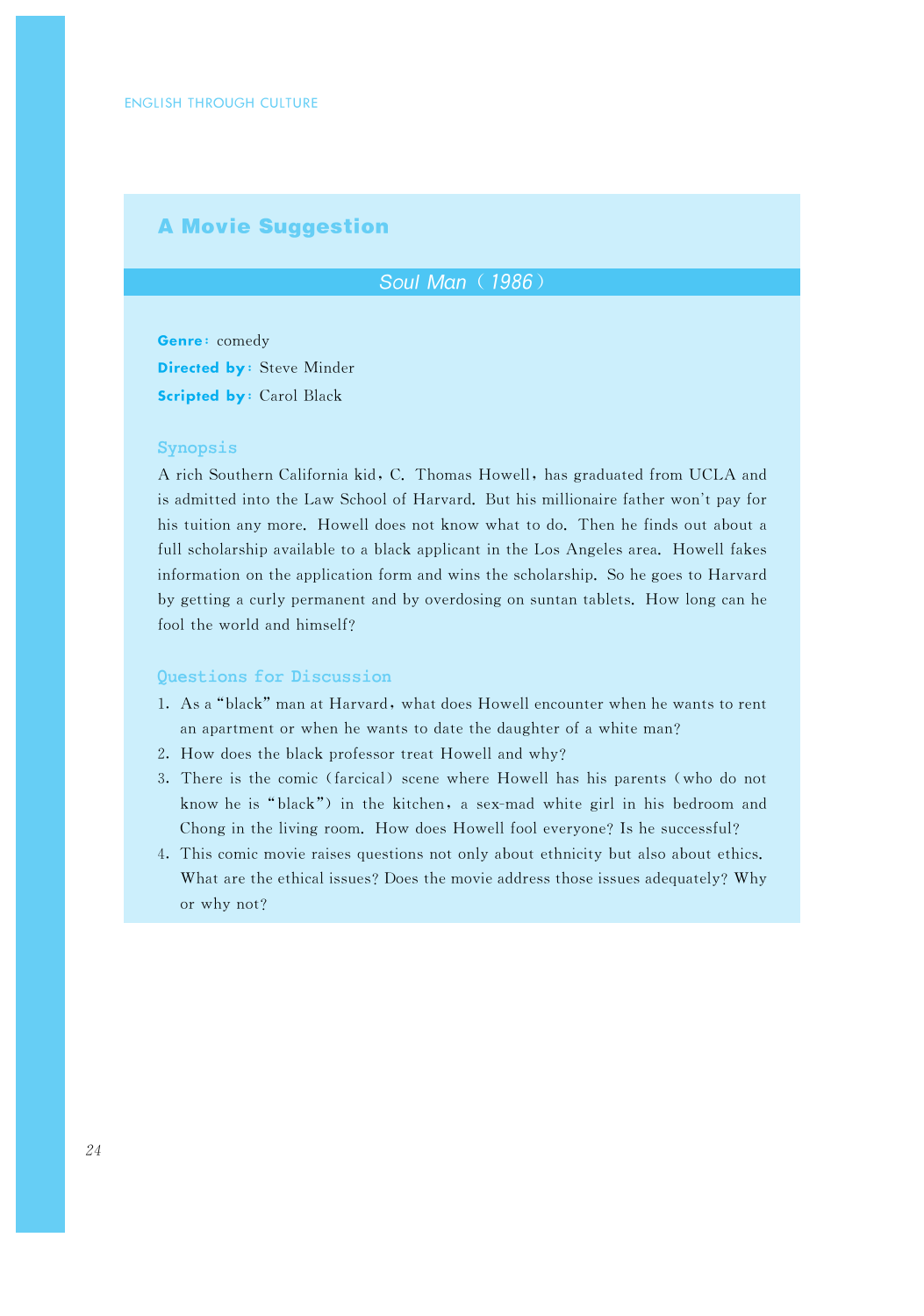# **WRITING**

# **Text for Writing Practice**

25

# Why Blacks Need Affirmative Action *Lesse Lackson*

According to a recent publication of the Equal Employment Opportunity Commission, at the present rate of "progress" it will take 43 years to end job discrimination-hardly a reasonable timetable.

If our goal is educational and economic equity and parity—and it is—then we need Affirmative Action to catch up. We are behind as a result of discrimination and  $\overline{5}$ denial of opportunity. There is one white attorney for every 680 whites, but only one black attorney for every 4,000 blacks; one white physician for every 659 whites, but only one black physician for every 5,000 blacks; and one white dentist for every 1,900 whites, but only one black dentist for every 8,400 blacks. Less than one percent of all engineers—or of all practicing chemists—is black. Cruel and  $10$ uncompassionate injustice created gaps like these. We need creative justice and compassion to help us close them.

Actually, in the U.S. context, "reverse discrimination" is illogical and a contradiction in terms. Never in the history of mankind has a majority, with power, engaged in programs and written laws that discriminate against itself. The only 15 thing whites are giving up because of Affirmative Action is unfair advantagesomething that was unnecessary in the first place.

Blacks are not making progress at the expense of whites, as news accounts make it seem so. There are 49 percent more whites in medical schools today and 64 percent more whites in law schools than there were when Affirmative Action 20 programs began some eight years ago.

In a recent column, William Raspberry raised an interesting question. Commenting on the Bakke case, he asked, "What if, instead of setting aside 16 of 100 slots, we added 16 slots to the 100?" That, he suggested, would allow blacks to make progress and would not interfere with what whites already have. He then went on to point out that this, in fact, is exactly what has happened in law and medical schools. In 1968, the year before Affirmative Action programs began to get